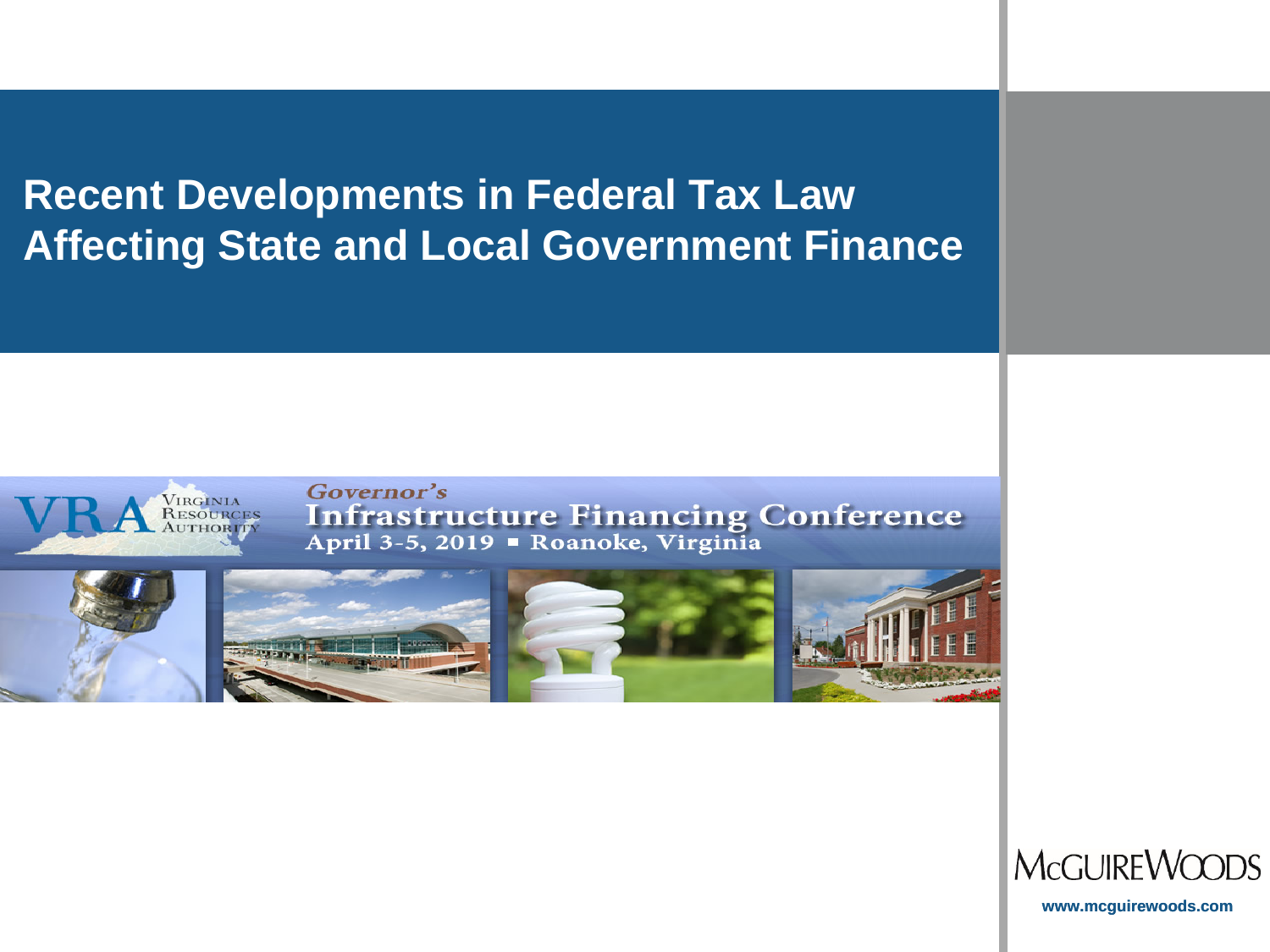# **The Three Most Significant Recent Developments**

- Loss of Advance Refundings
- Facilitation of Privatization/P3s/Reuse of Bond-Financed Property
- Opportunity Zone Financing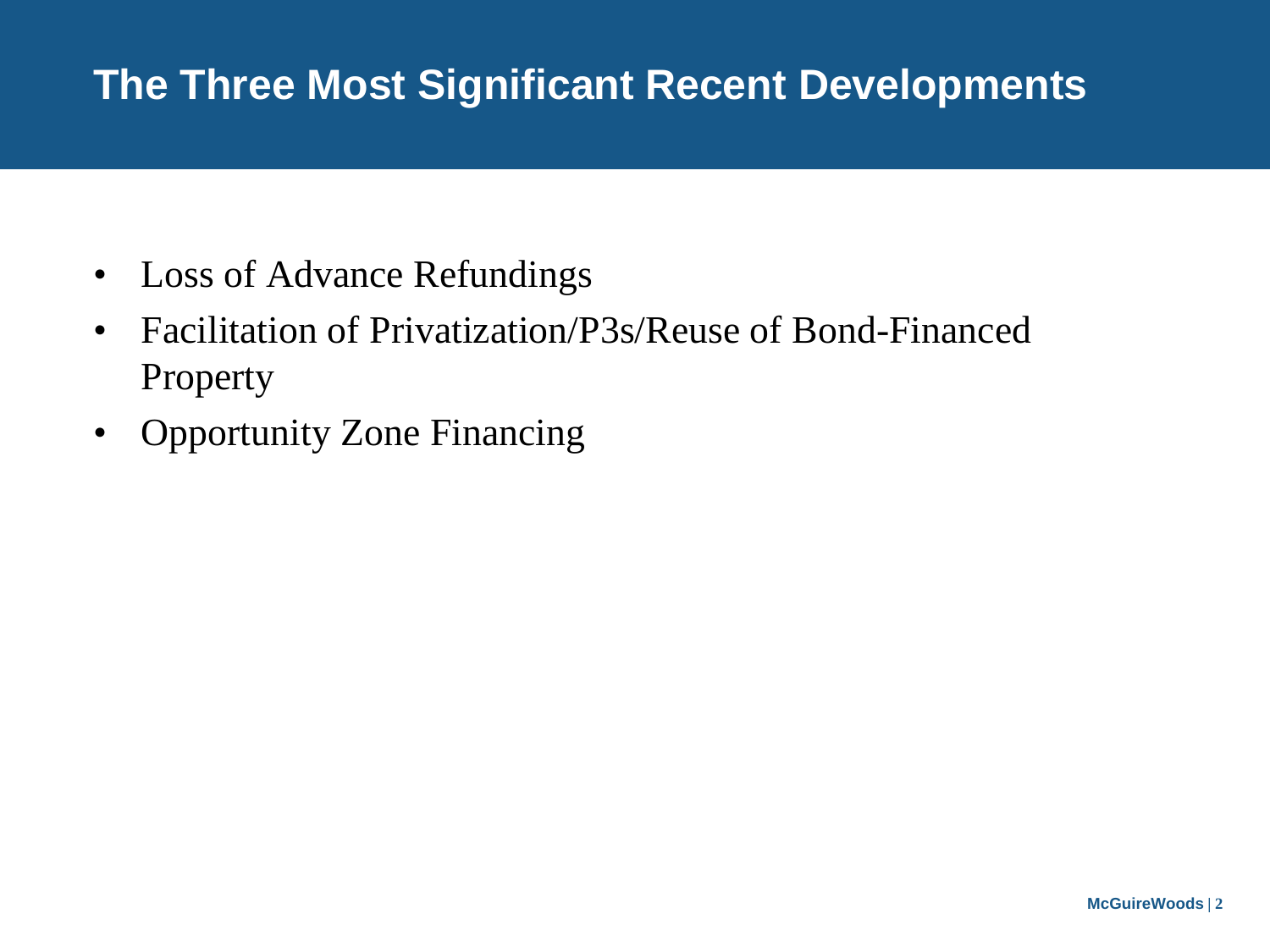Under the Tax Cuts and Jobs Act ("TCJA") a bond issued after December 31, 2017, to advance refund a tax-exempt bond cannot qualify for tax-exempt status.

A bond is treated as issued to advance refund another bond if it is issued more than 90 days before the redemption of the refunded bond.

Even after TCJA, an issuer may still do an unlimited number of taxexempt current refundings.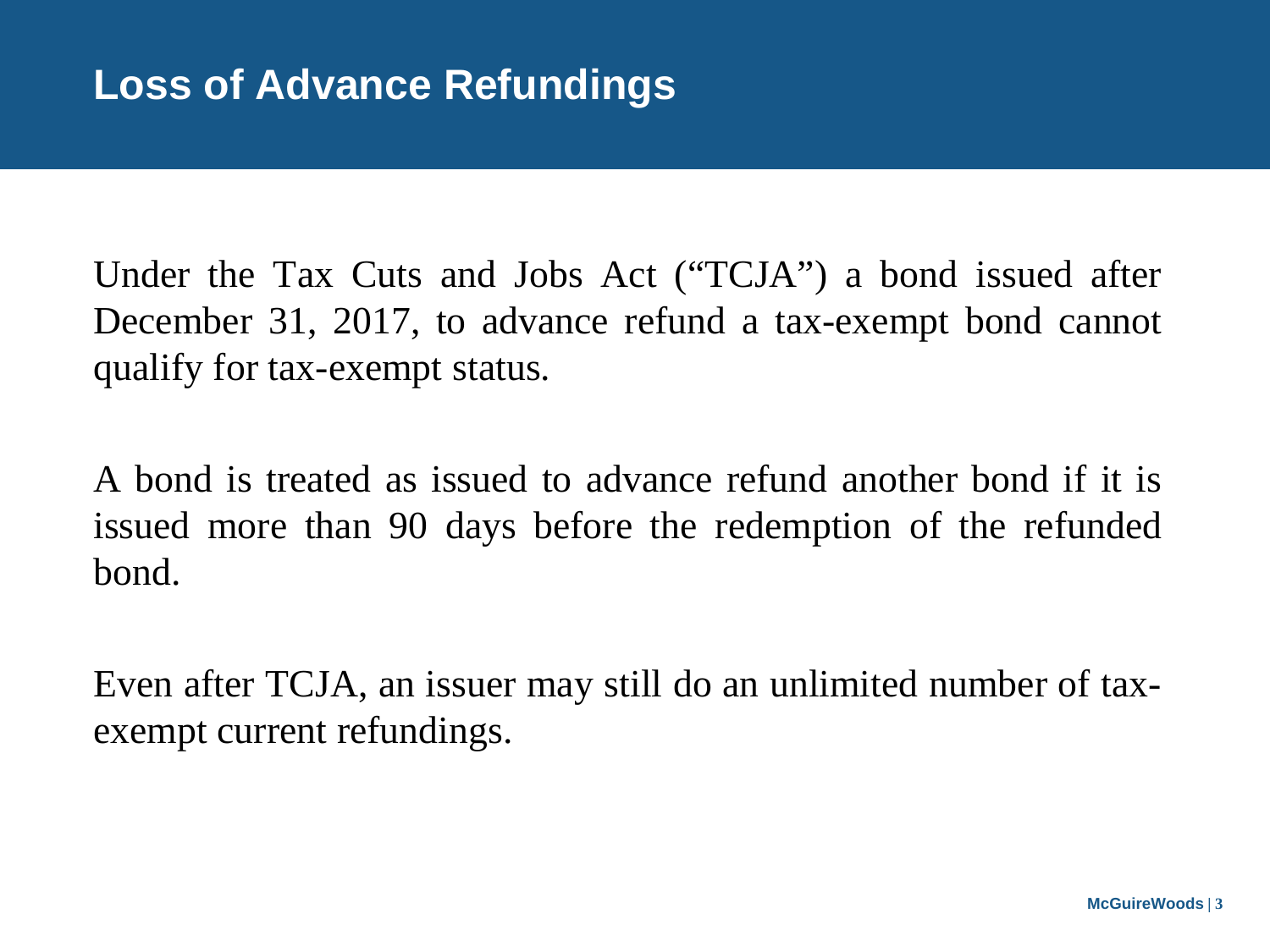Significant because most publicly offered fixed-rate tax-exempt bonds have featured 10-year call protection.

Since the 1986 Tax Reform Act issuers had been allowed one taxexempt advance refunding of a new money tax-exempt governmental bond issue.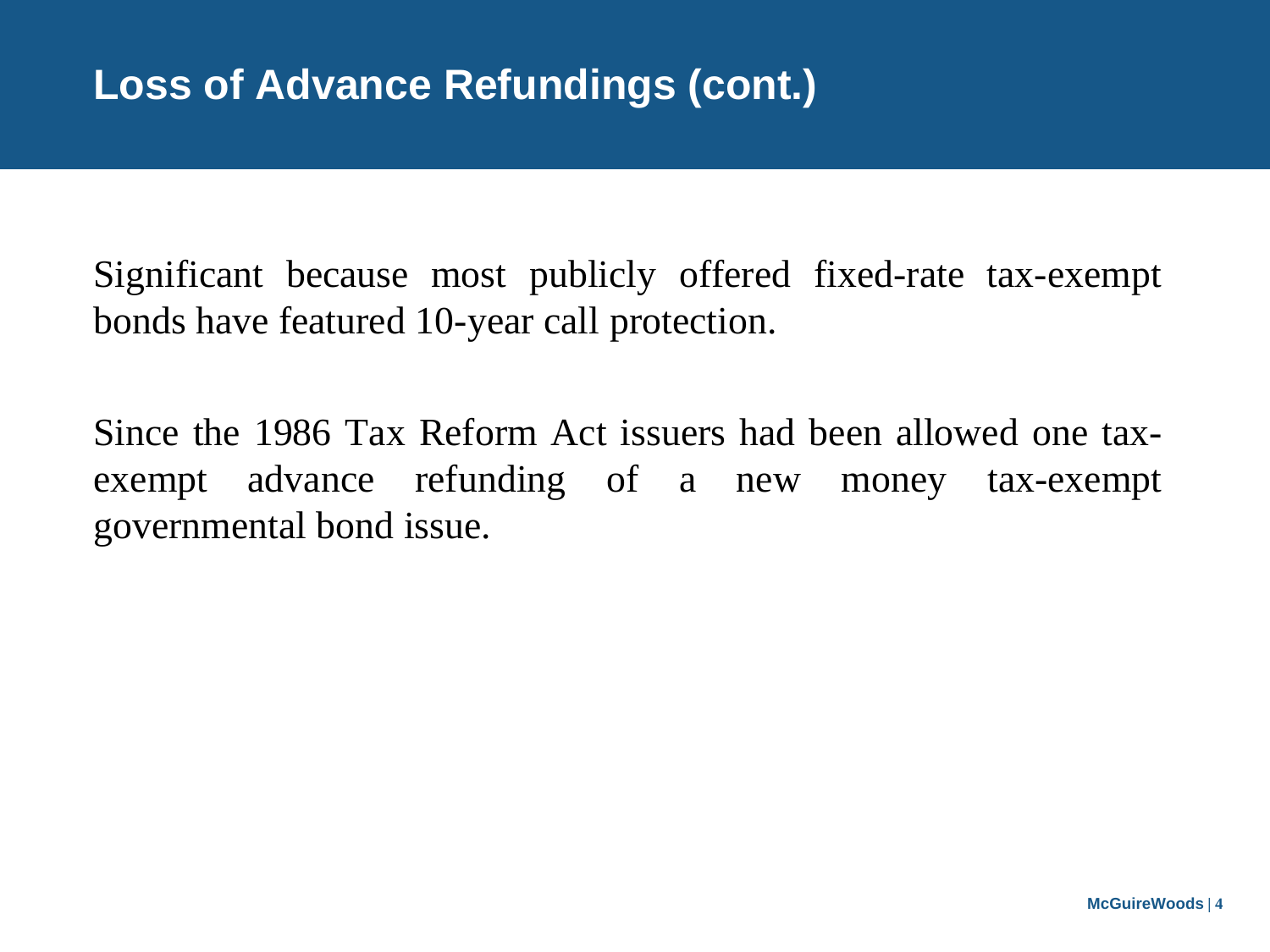### **From the Joint Committee on Taxation Bluebook on TCJA (pp. 250-251):**

*The primary Federal tax law concern with advance refundings is that they result in two issues of tax-exempt bonds that remain outstanding simultaneously for more than 90 days to finance the same project or activity and that thereby results in increased Federal revenue cost for multiple Federal subsidies.*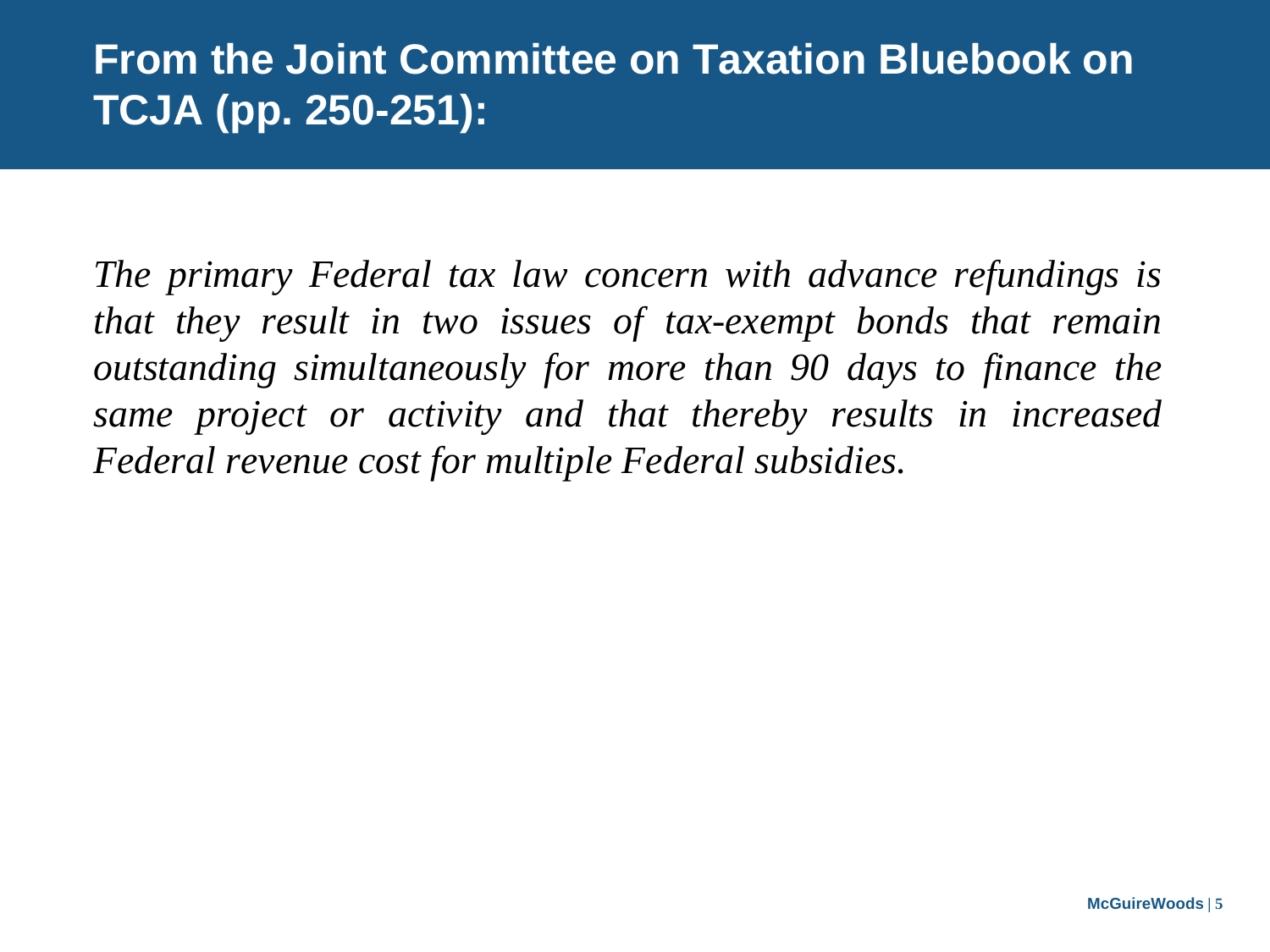

**For state and local governments:** Loss of a tool for achieving debt service savings, debt service restructurings and relief from burdensome debt covenants.

**For the underwriting/financial advisor/bond counsel community:** Far lower volume (although this may be good news for issuers with new money needs or current refunding opportunities).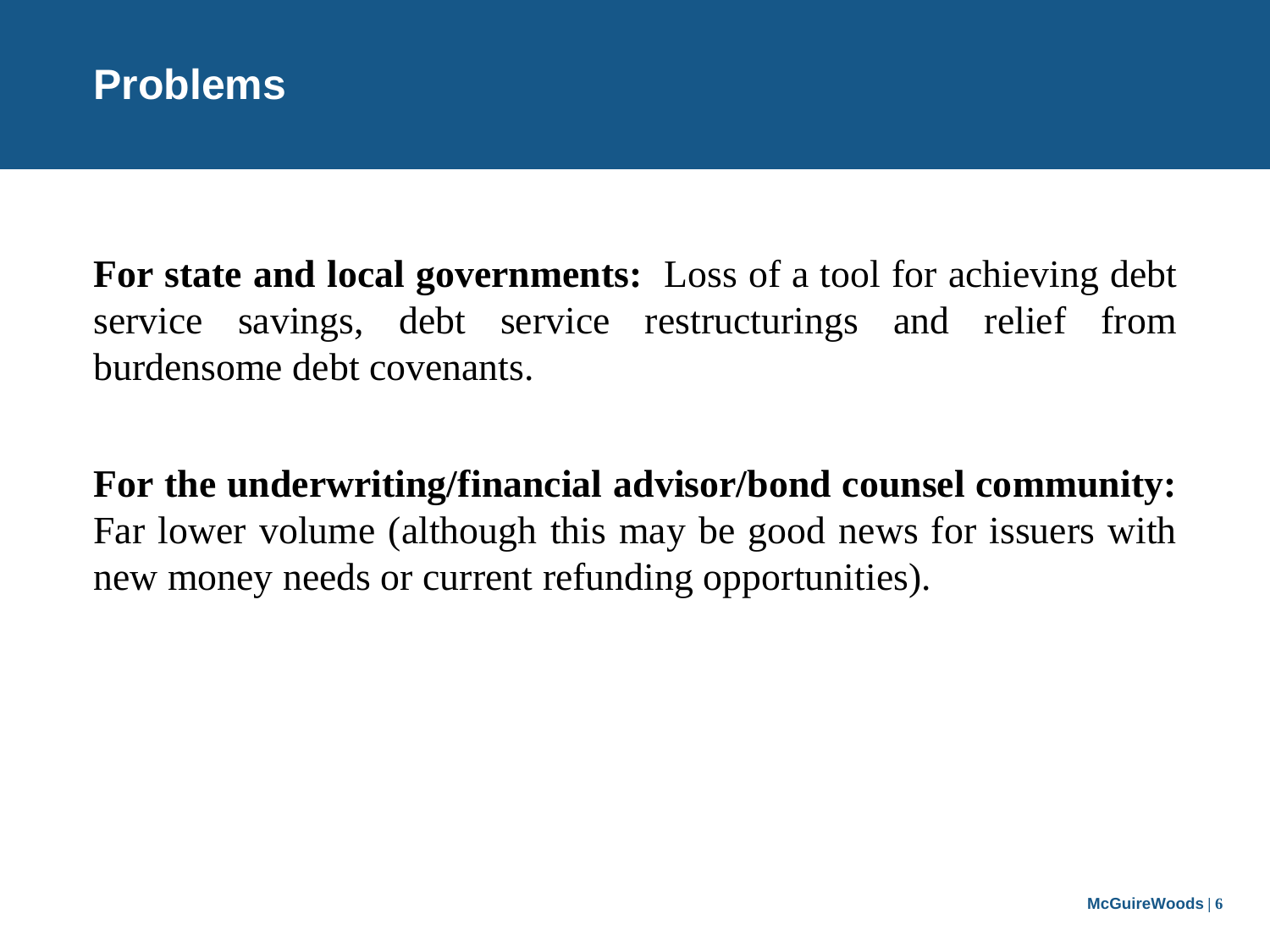### **Alternatives to Advance Refunding for Outstanding Bonds:**

- Taxable Bonds
- Negotiation with Existing Bondholders
- Tender Offer
- "Cinderella Bonds"
- Forward Delivery Bonds
- Forward-Starting Swaps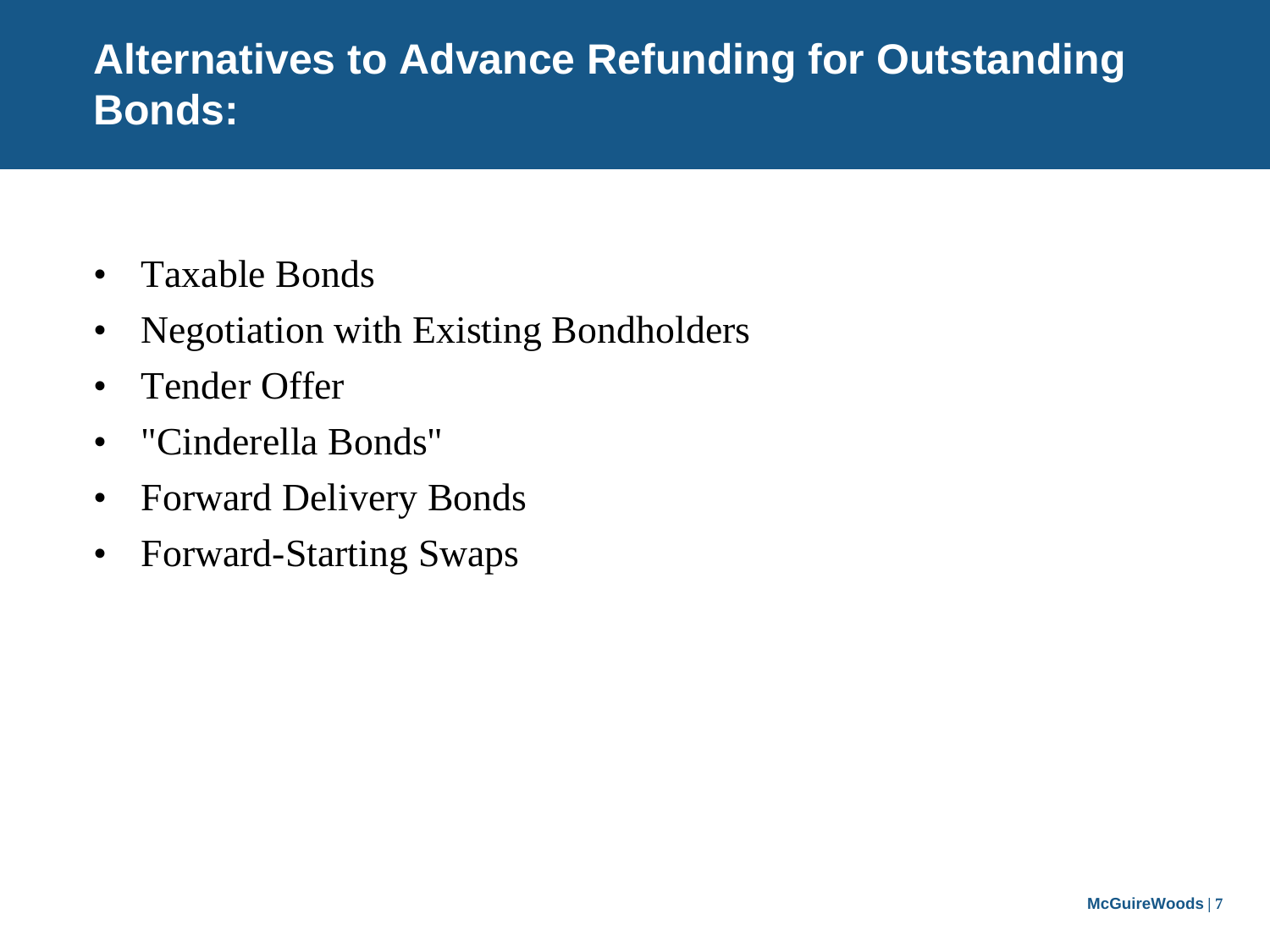#### **Taxable Bonds**

- Simple, but harder to achieve debt service savings.
- Can the taxable bonds be refunded later with tax-exempt bonds?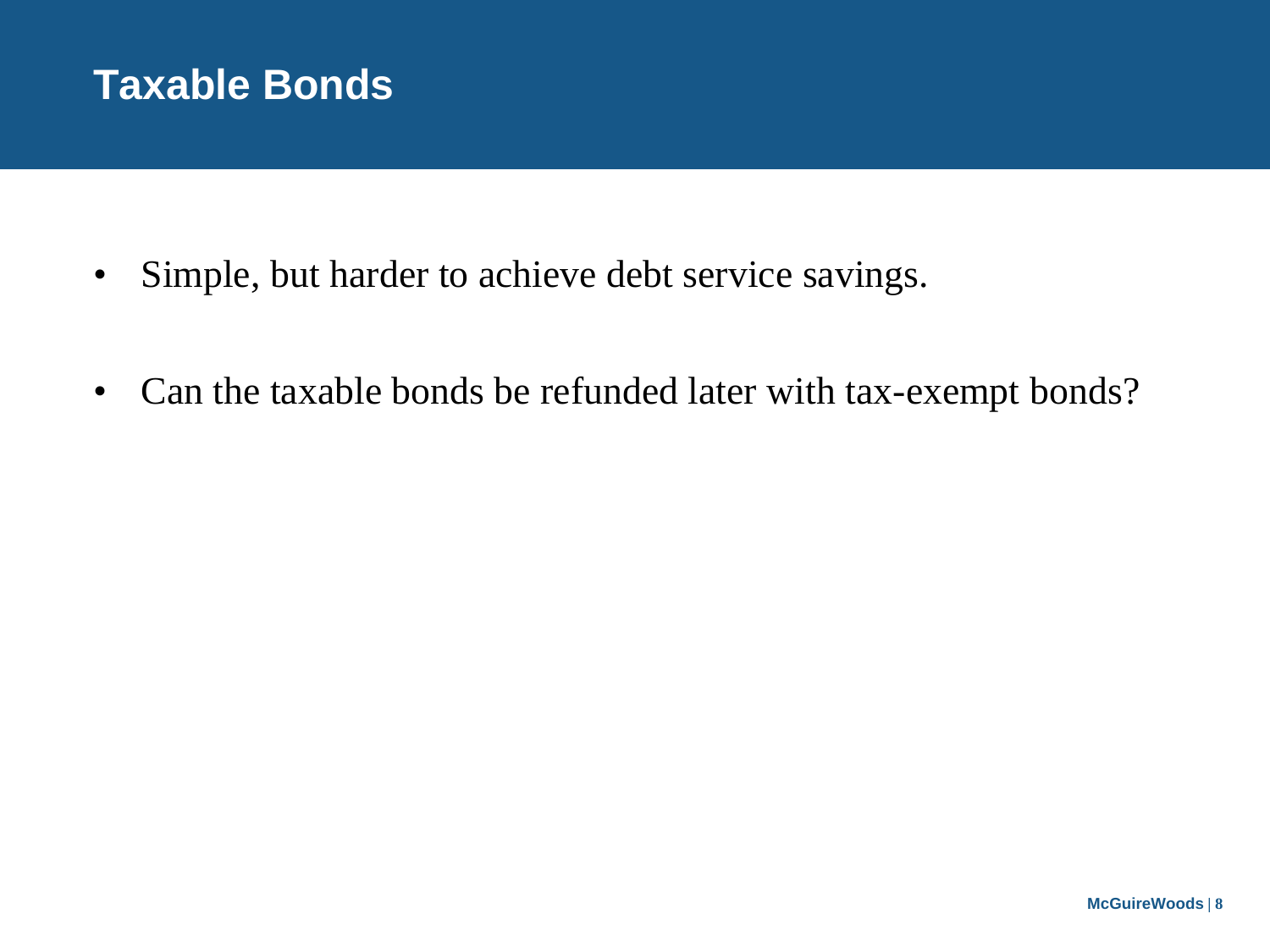# **Negotiation with Existing Bondholders**

- "Sell" right to call bonds for optional redemption.
- Reissuance concerns/treatment of sale proceeds.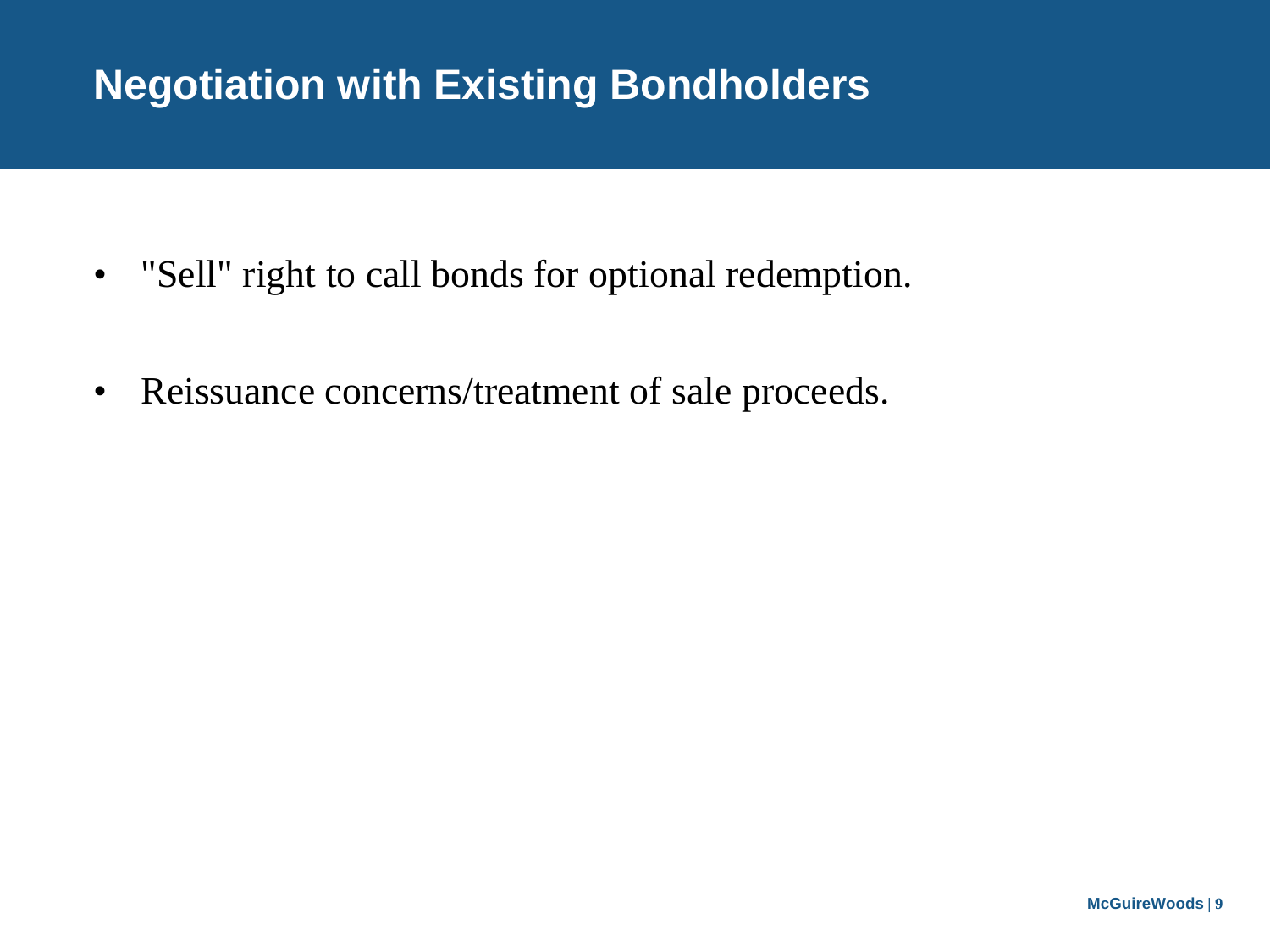

- Offer to purchase outstanding bonds.
- Issue new bonds to raise funds to purchase outstanding bonds.
- Outstanding bonds canceled on the purchase date.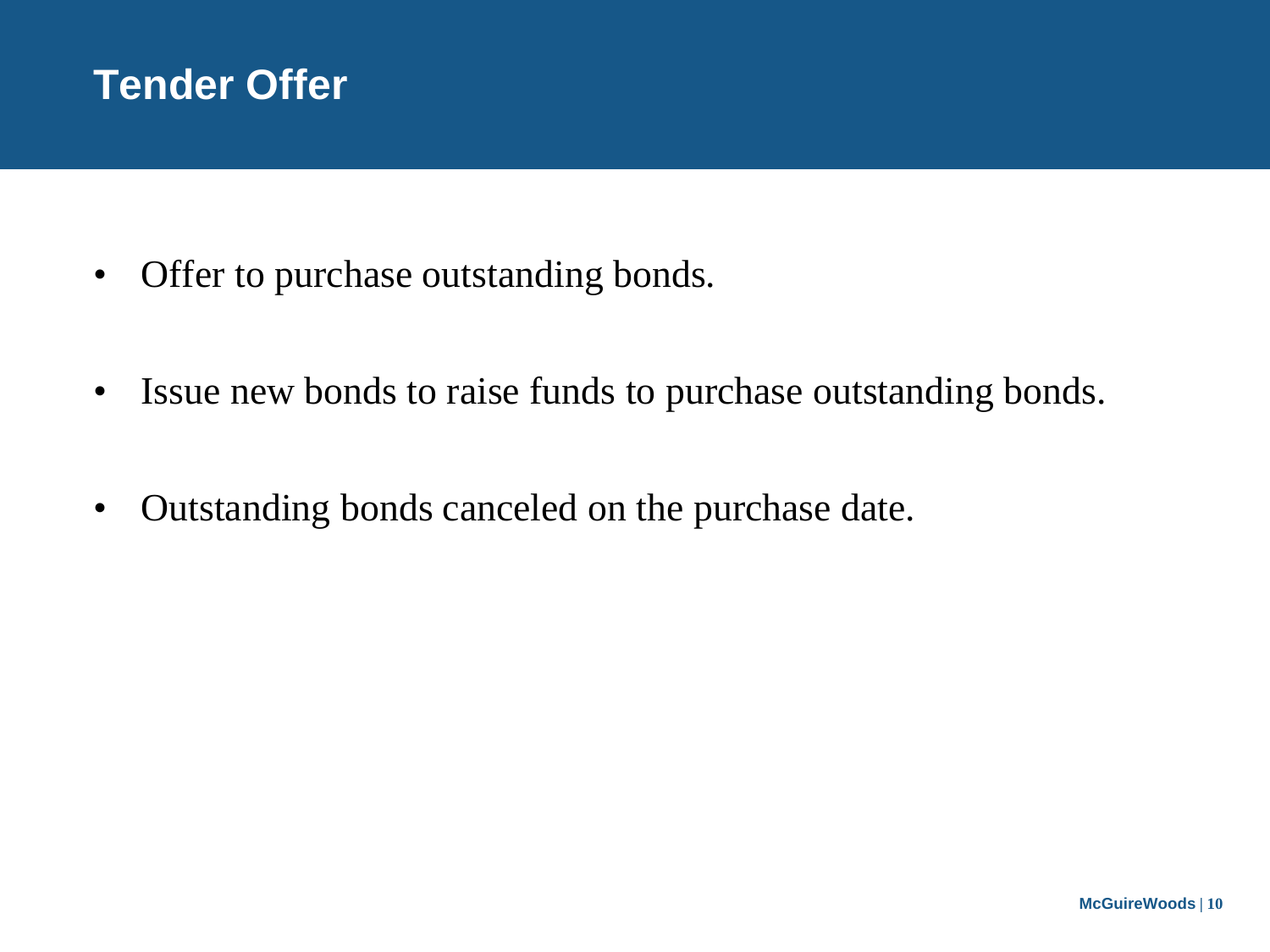# **Cinderella Bond**

- Initially issued in taxable form.
- Conversion to tax-exempt occurs within 90 days of the refunded bonds' redemption date.
- Conversion normally requires delivery of bond counsel opinion concern about intervening law changes.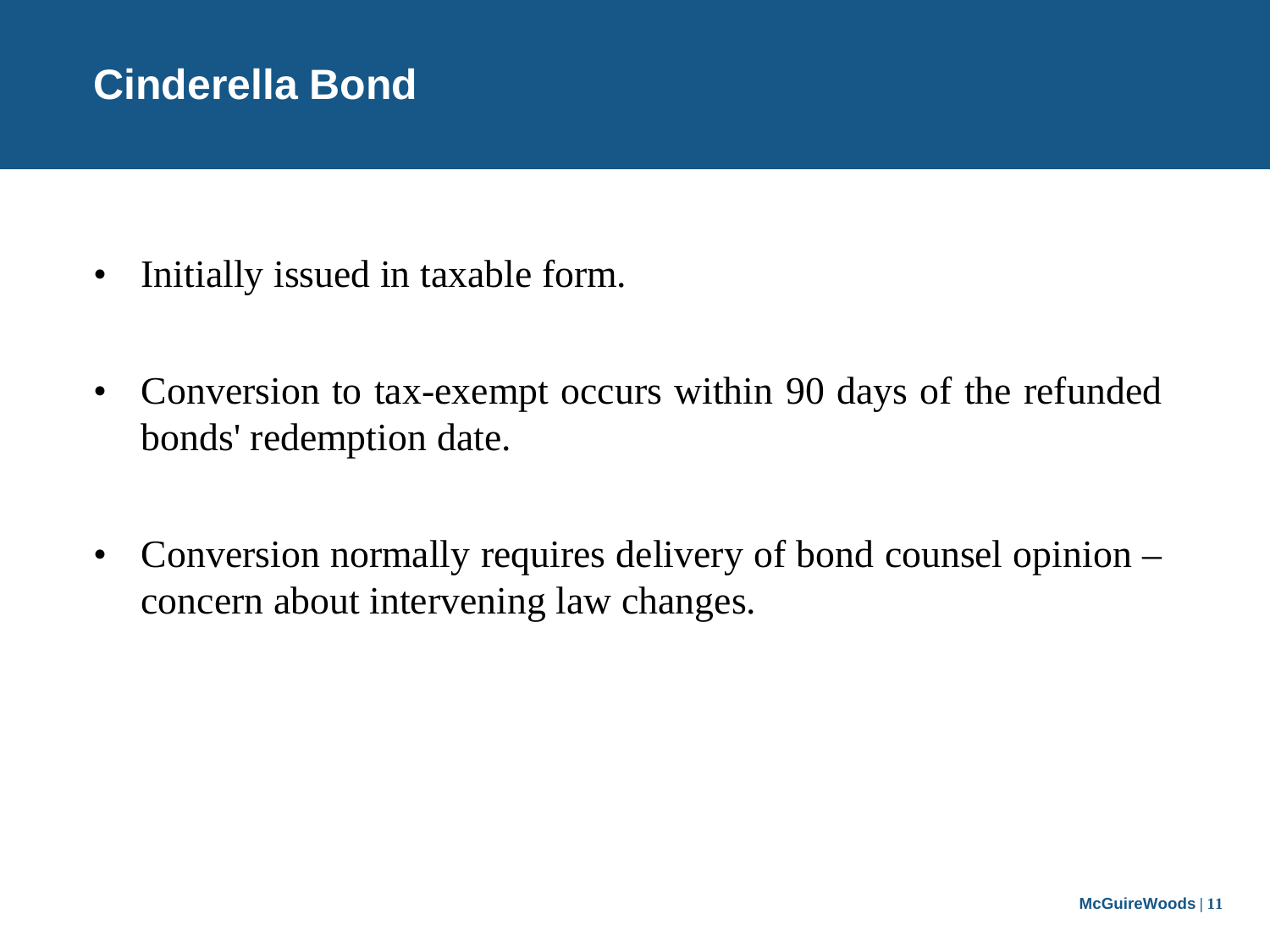### **Forward Delivery Bonds**

- Date between bond sale and bond closing longer than normal bond closing occurs within 90 days of refunded bonds redemption date.
- Risk of intervening law changes may prevent closing.
- Risk of intervening financial condition changes Supplement to Official Statement delivered at closing in public sales.
- Investors demand higher interest rates to compensate for increased risk.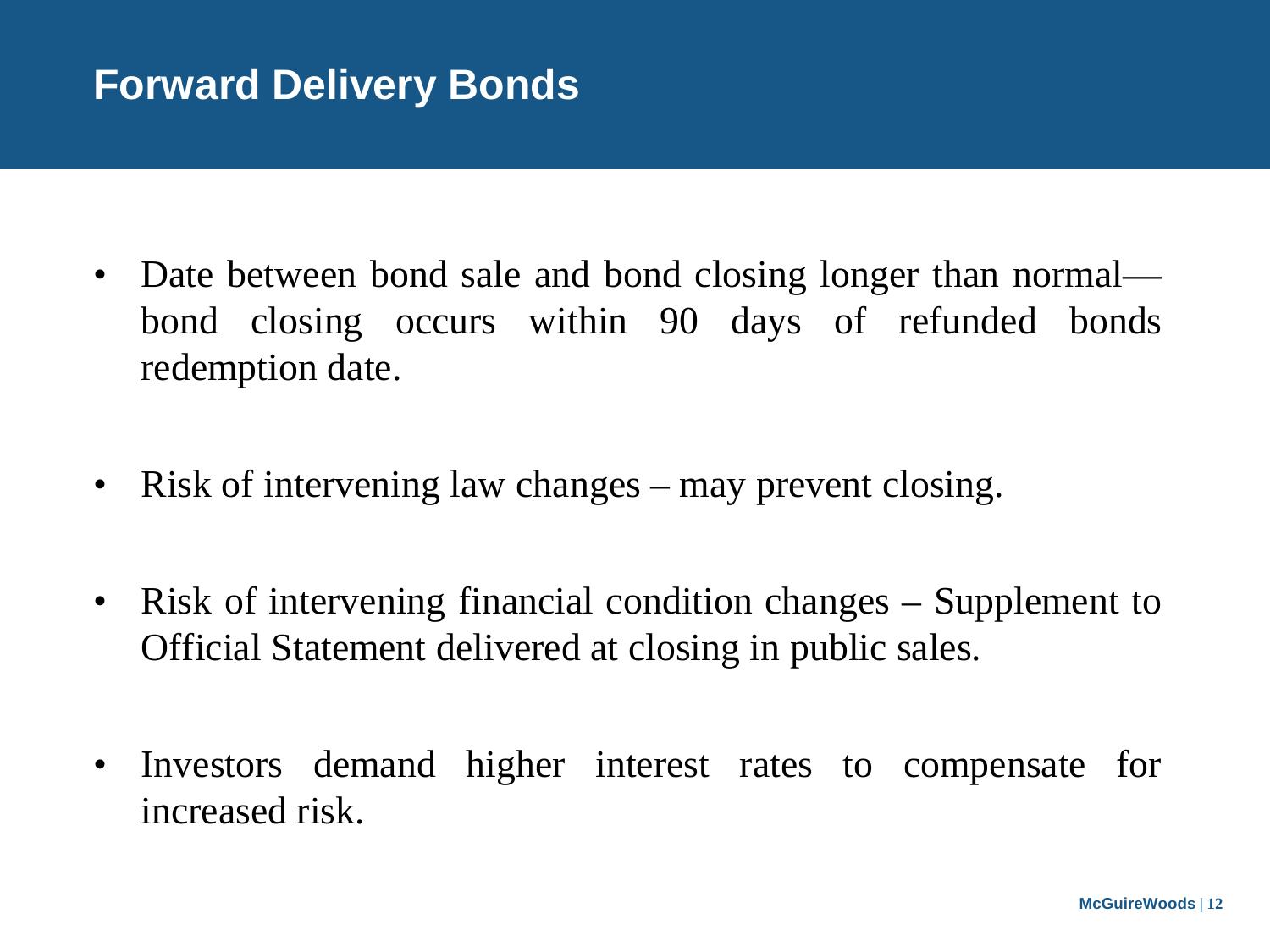# **Forward-Starting Swaps**

- Effectively lock-in interest rate at the time the current refunding bonds would be issued.
- Create synthetic fixed-rate refunding if issuer issues variable rate bonds on the swap start date.
- Swaps not much used by Virginia local governments.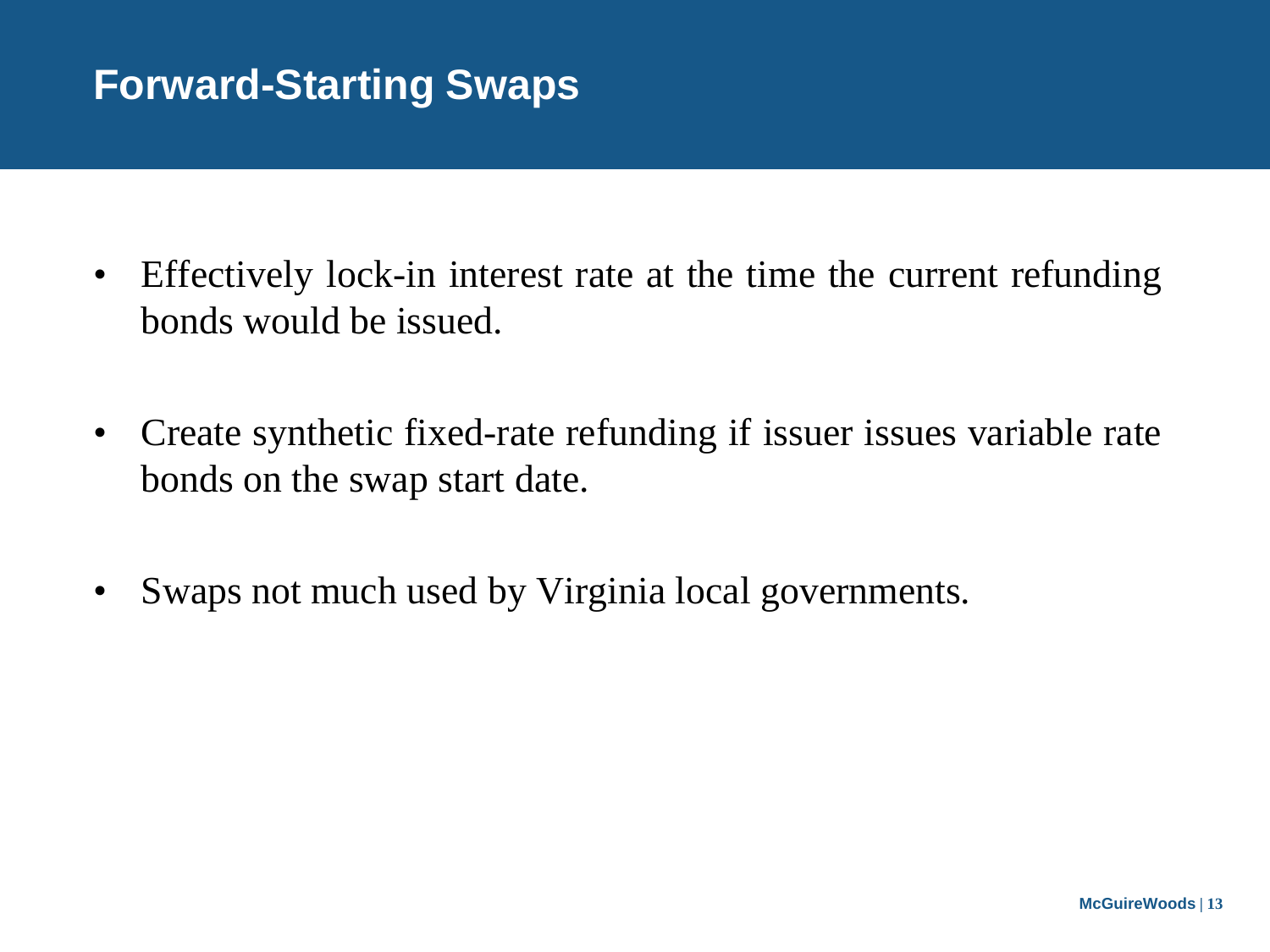### **Structuring Considerations for New Issues**

- Bank Loans/Private Placements
- Shorter No-Call Periods
- Make-Whole Calls
- Variable Rate Bonds
- Defeasance Transactions/"Cash Optimization Programs"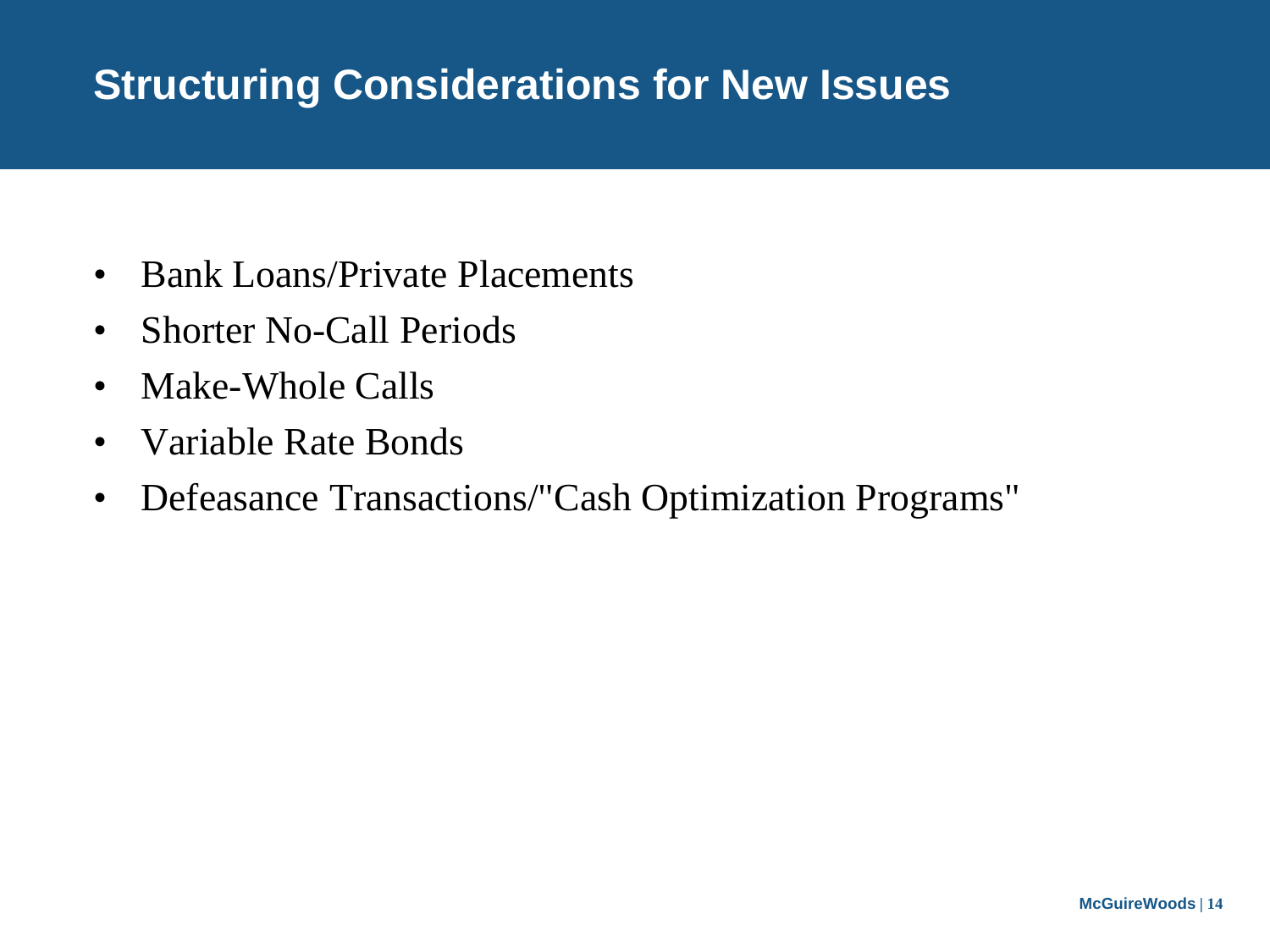**Bank Loans/Private Placements** – may have more flexible prepayment terms.

**Shorter No-Call Periods** – for example, offer a 5-year no-call period with a redemption premium that declines over time.

**Make-Whole Calls** – Bonds callable at any time at amount equal to present value of remaining debt service payments; common in taxable bond market.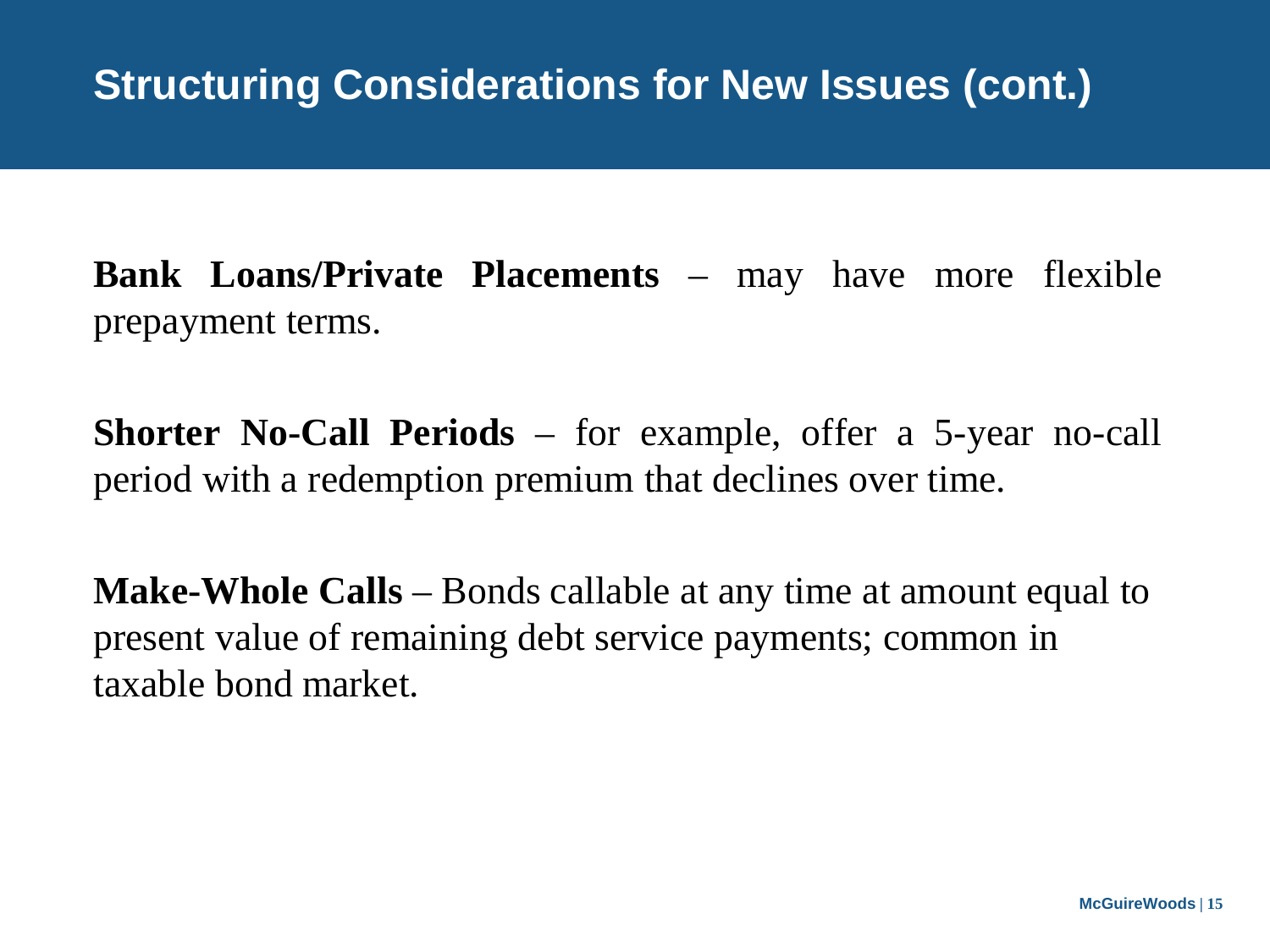### **Variable Rate Bonds**

- Generally callable at any time.
- Generally require liquidity support, such as a bank letter of credit.
- Expose issuer to interest rate risk.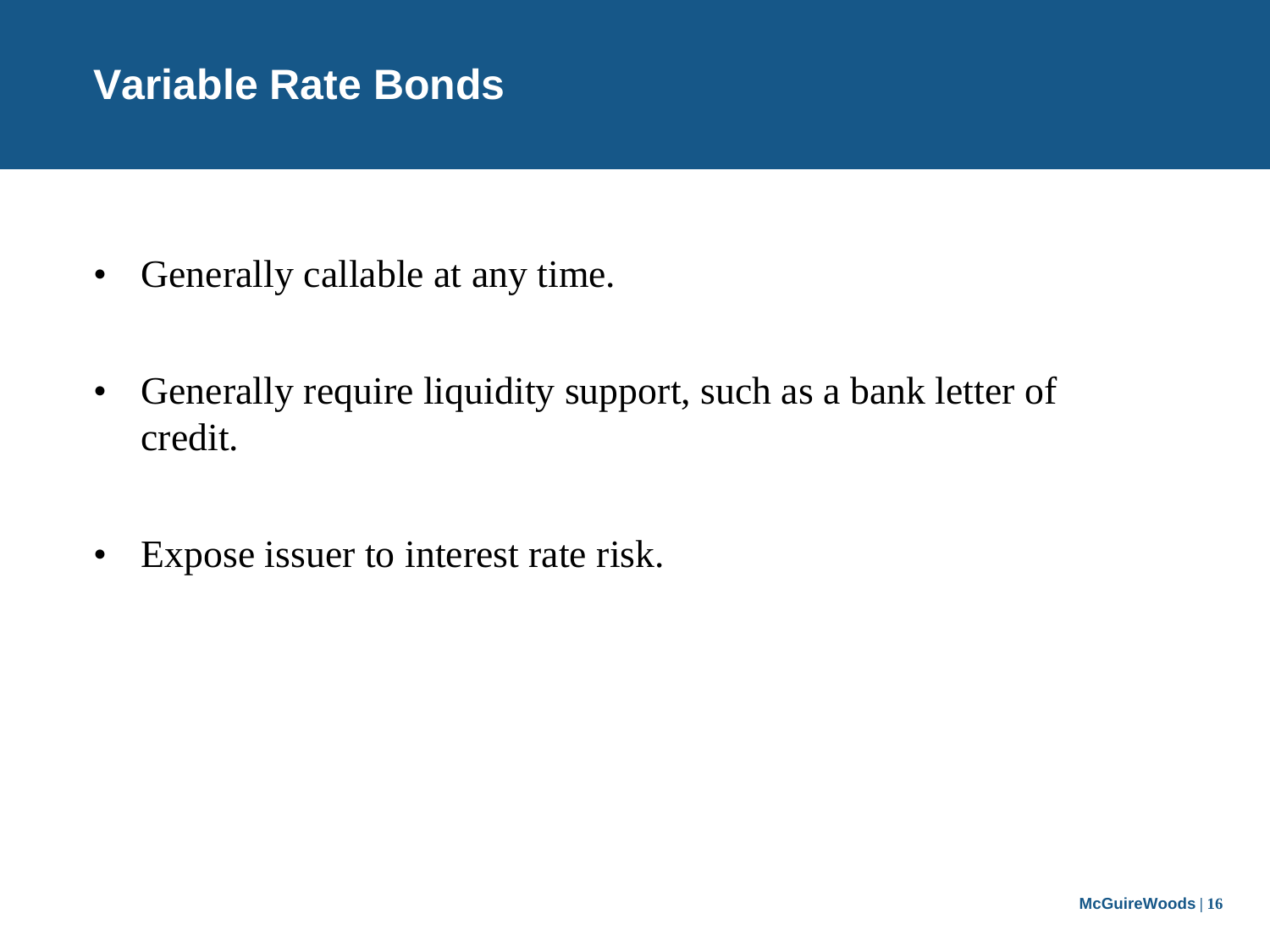### **Defeasance Transactions/"Cash Optimization Programs"**

- Issuer uses cash on hand to defease outstanding bonds.
- After defeasance, issuer sells "new money" bonds.
- Differing views on issuing bonds before or after defeasance and the appropriate length of time between defeasance and bond issuance.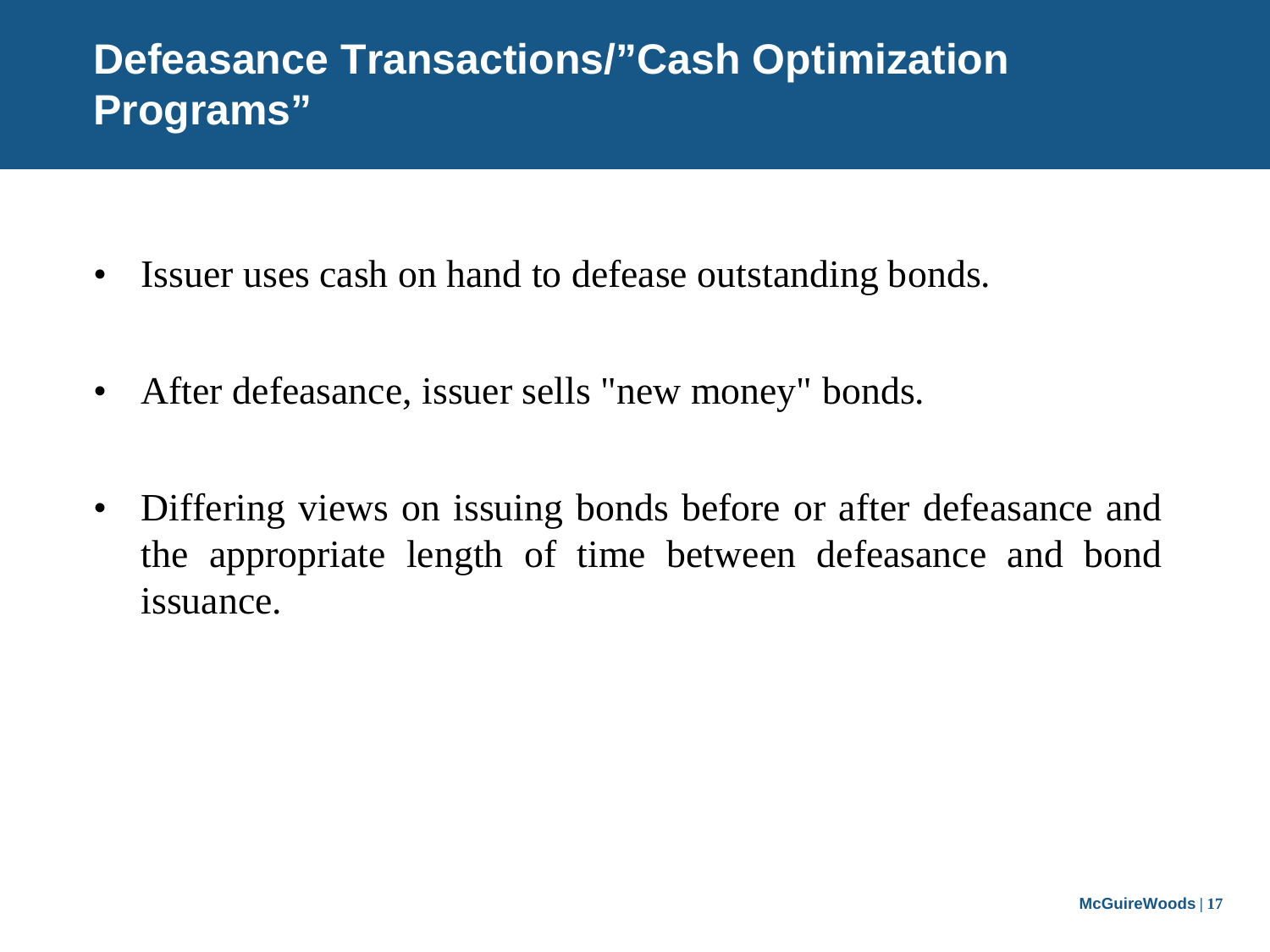Legislation introduced to restore advance refundings.

IRS has approved tax-exempt advance refundings of direct-pay Build America Bonds.

- BABs are taxable bonds.
- "Turn off" direct-pay subsidy on refunding bond issue date.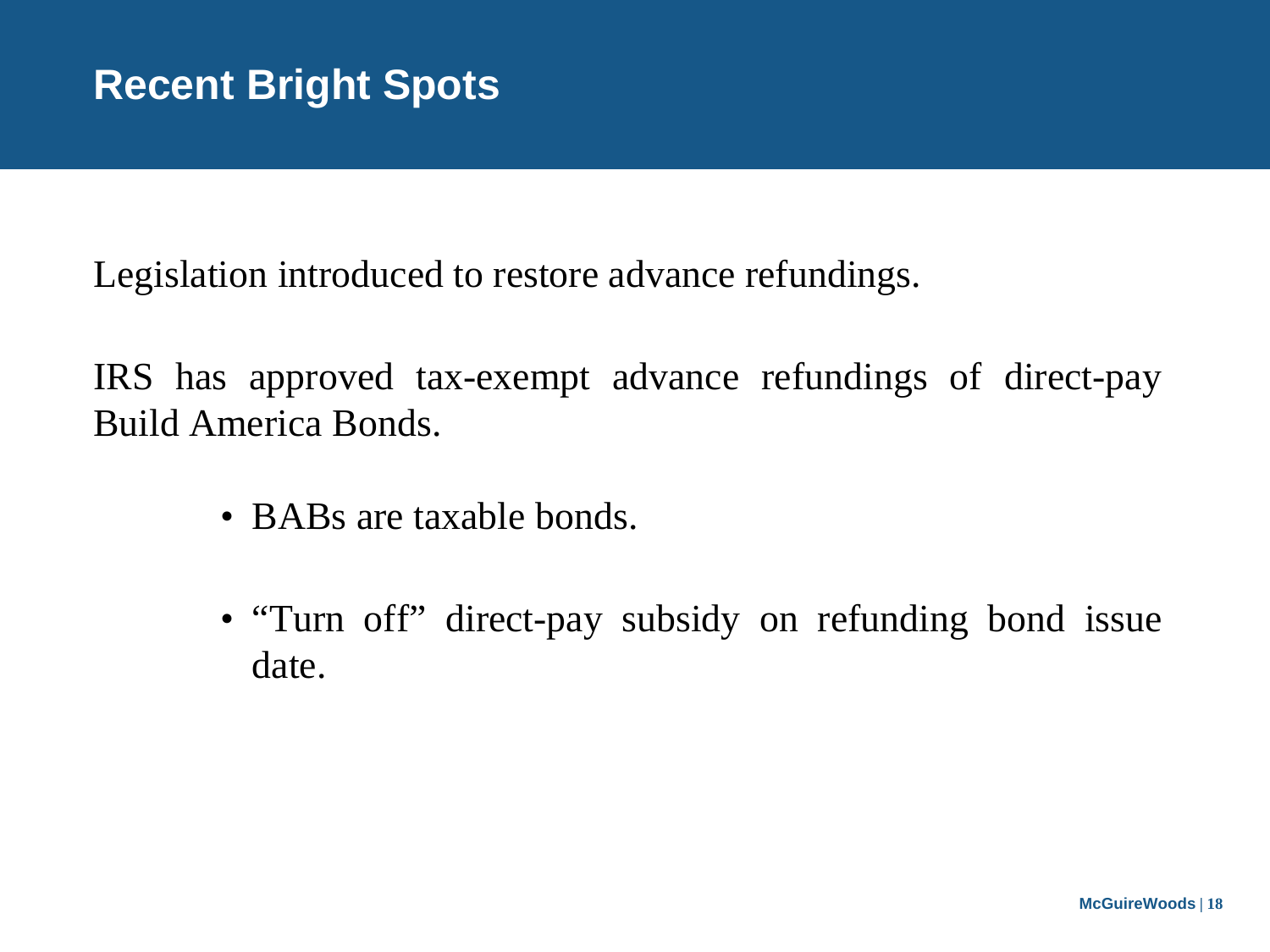### **Facilitation of Privatization/P3s/Reuse of Bond-Financed Facilities**

- Liberalization of Management Contract Safe Harbors.
- Addition of New Remedial Actions.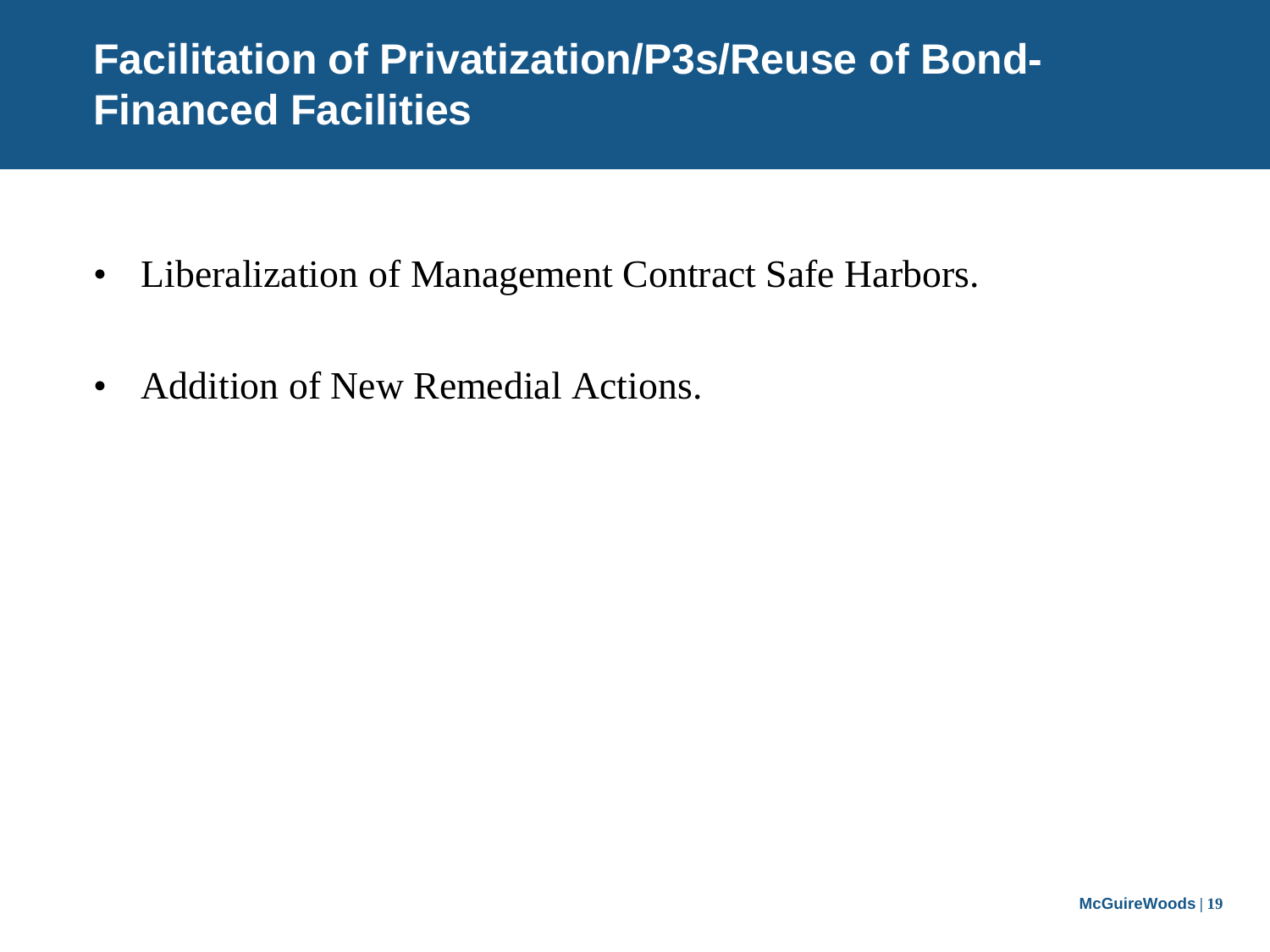One of the most common structures in the privatization/P3 arena is for a state or local government to contract with a for-profit firm to operate or manage a function of the government.

But if the management contract pertains to property financed with tax-exempt governmental bonds, the contract may result in private business use of the property and cause the bonds to lose tax-exempt status.

Why? Congress wants to limit proprietary interests in tax-exempt governmental bond-financed property.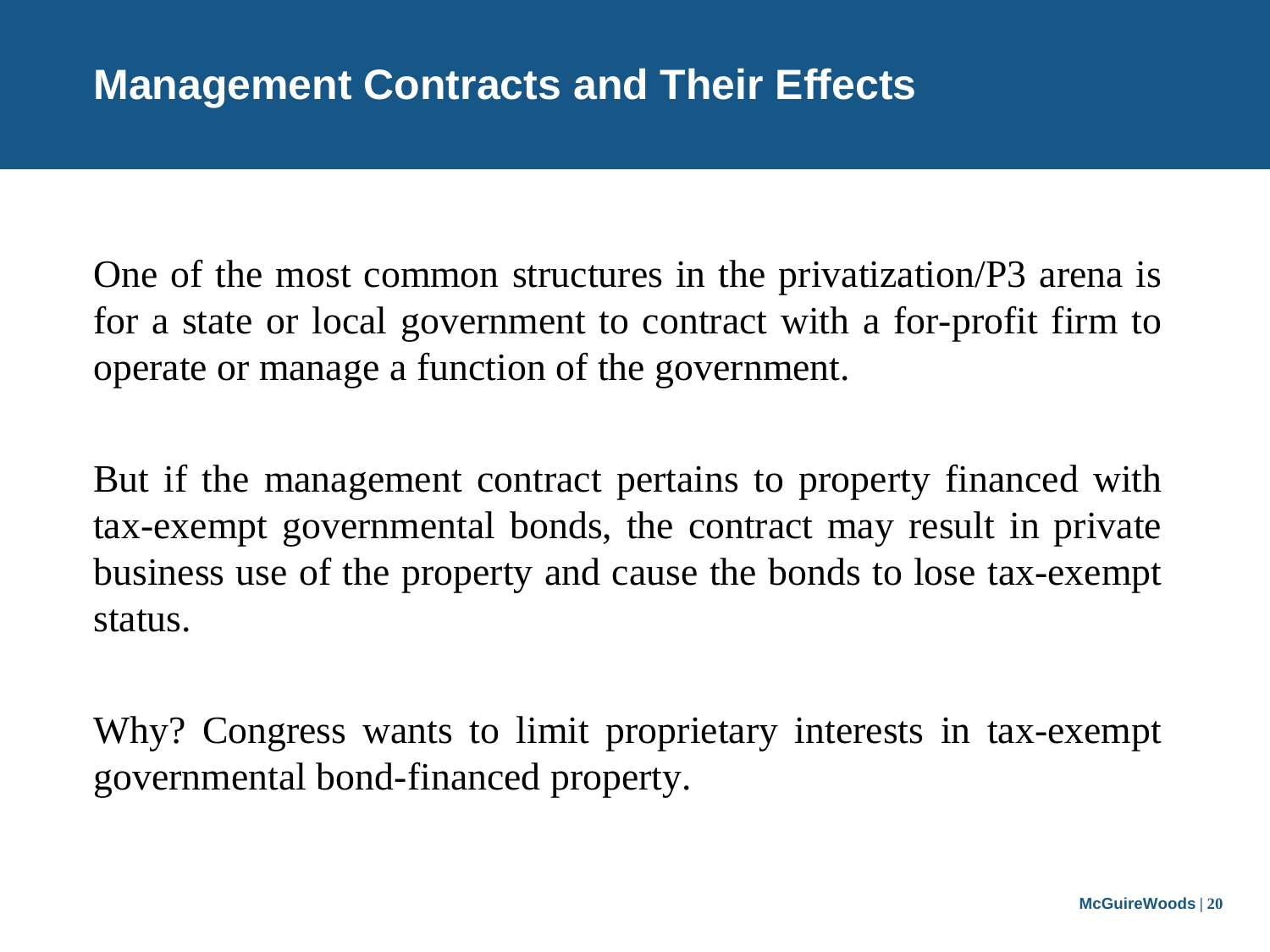Means generally a management, service or incentive payment contract between a state or local governmental entity and a private service provider under which the service provider provides services for managed property – financed in whole or in part by tax-exempt governmental bonds.

**Example**: A contract under which a private company operates a cafeteria in a bond-financed high school.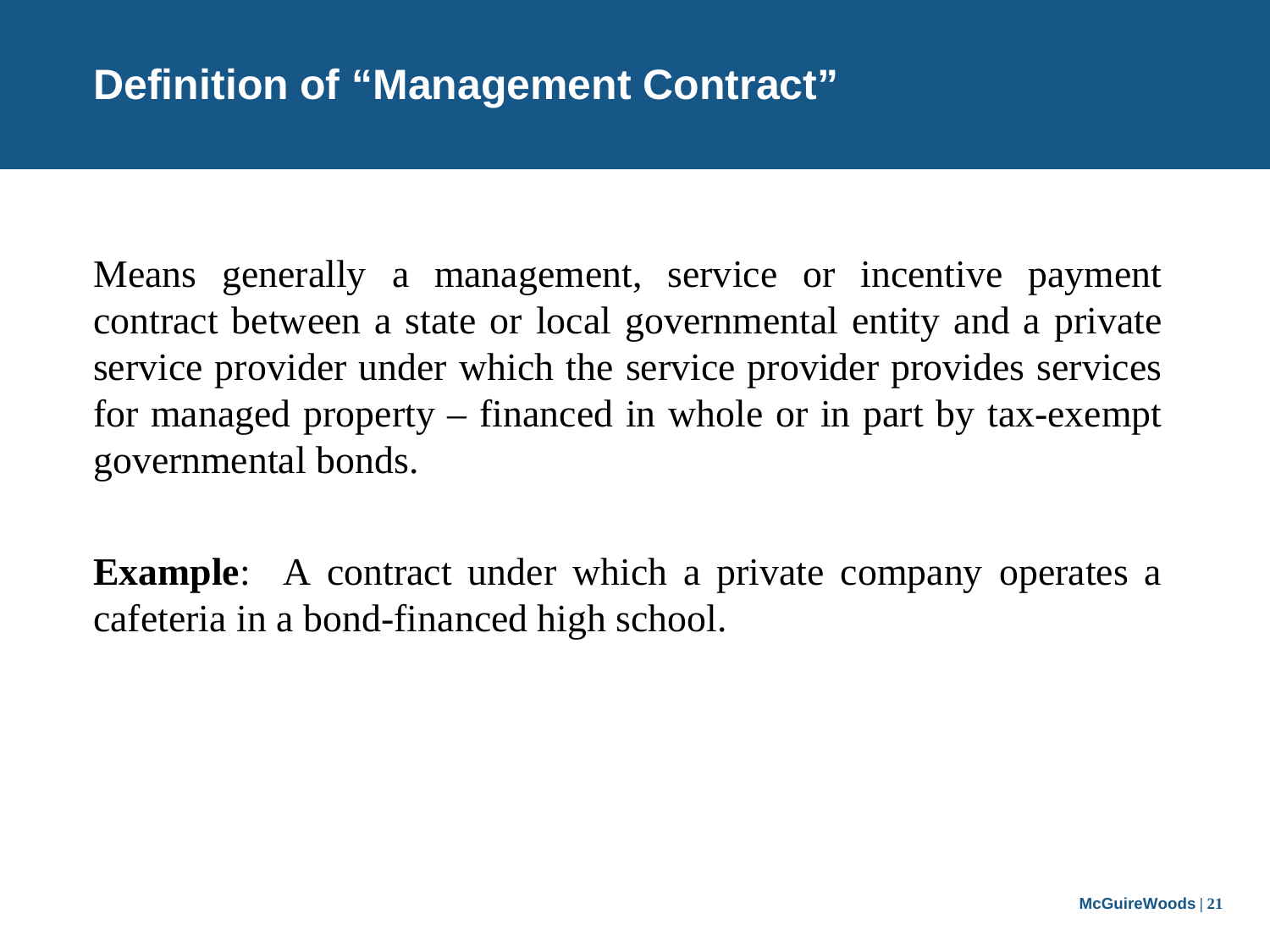Congress and the IRS have long recognized the benefits of private operators and the IRS has for many years provided "safe harbor" rules under which certain management contracts would not create private business use.

Before 2017, under Revenue Procedure 97-13 a management contract would be "qualified" if, among other things, the compensation provisions and the term of the contract fell within tightly circumscribed limits.

For example, a management contract under which the service provider received a per-unit fee could not exceed 3 years and be terminable by the governmental owner after 2 years.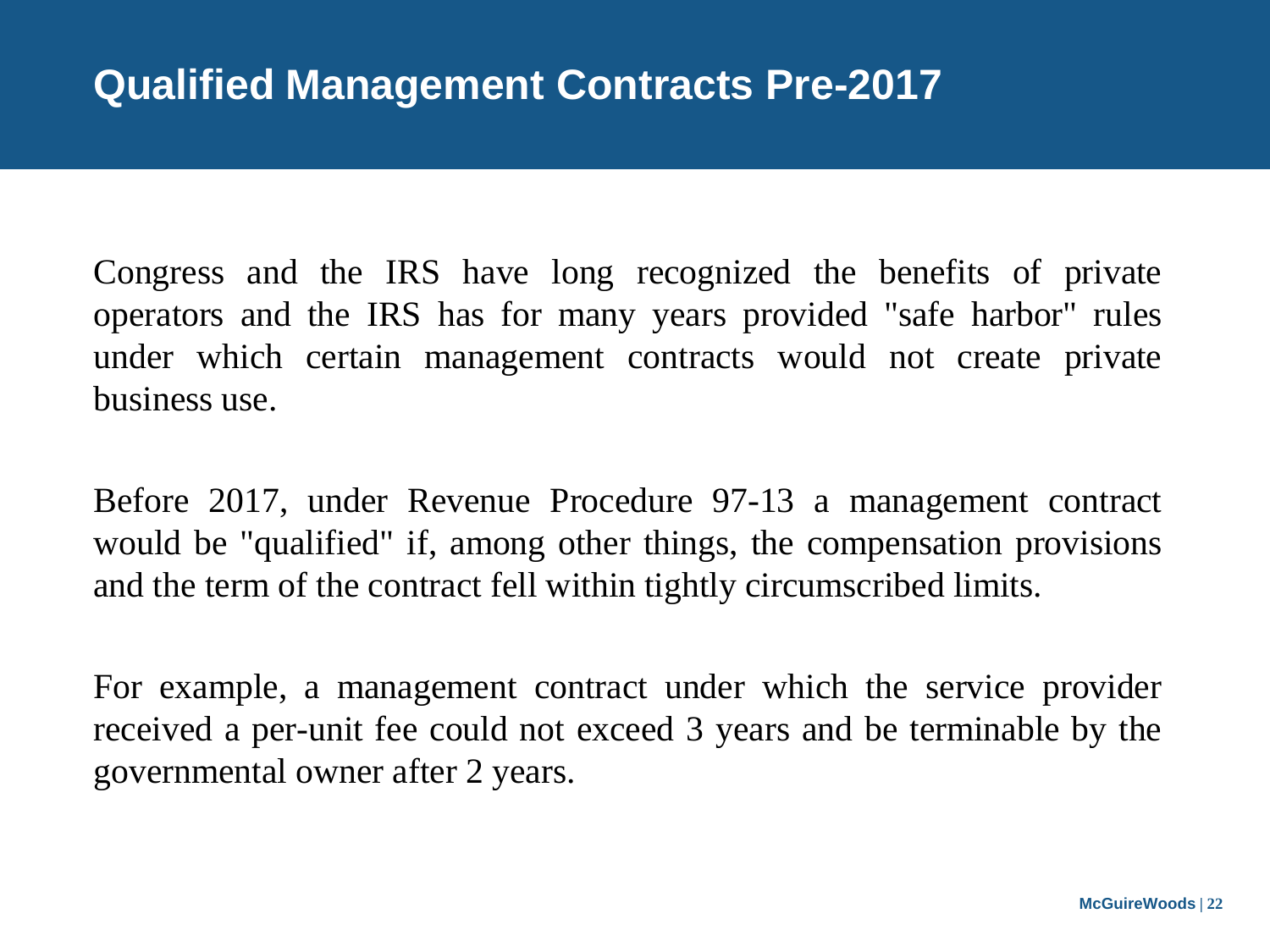The compensation categories under Revenue Procedure 97-13 were overly specific and were increasingly unreflective of current business practices.

The length of contract term allowed under Revenue Procedure 97-13 were generally considered to be too short.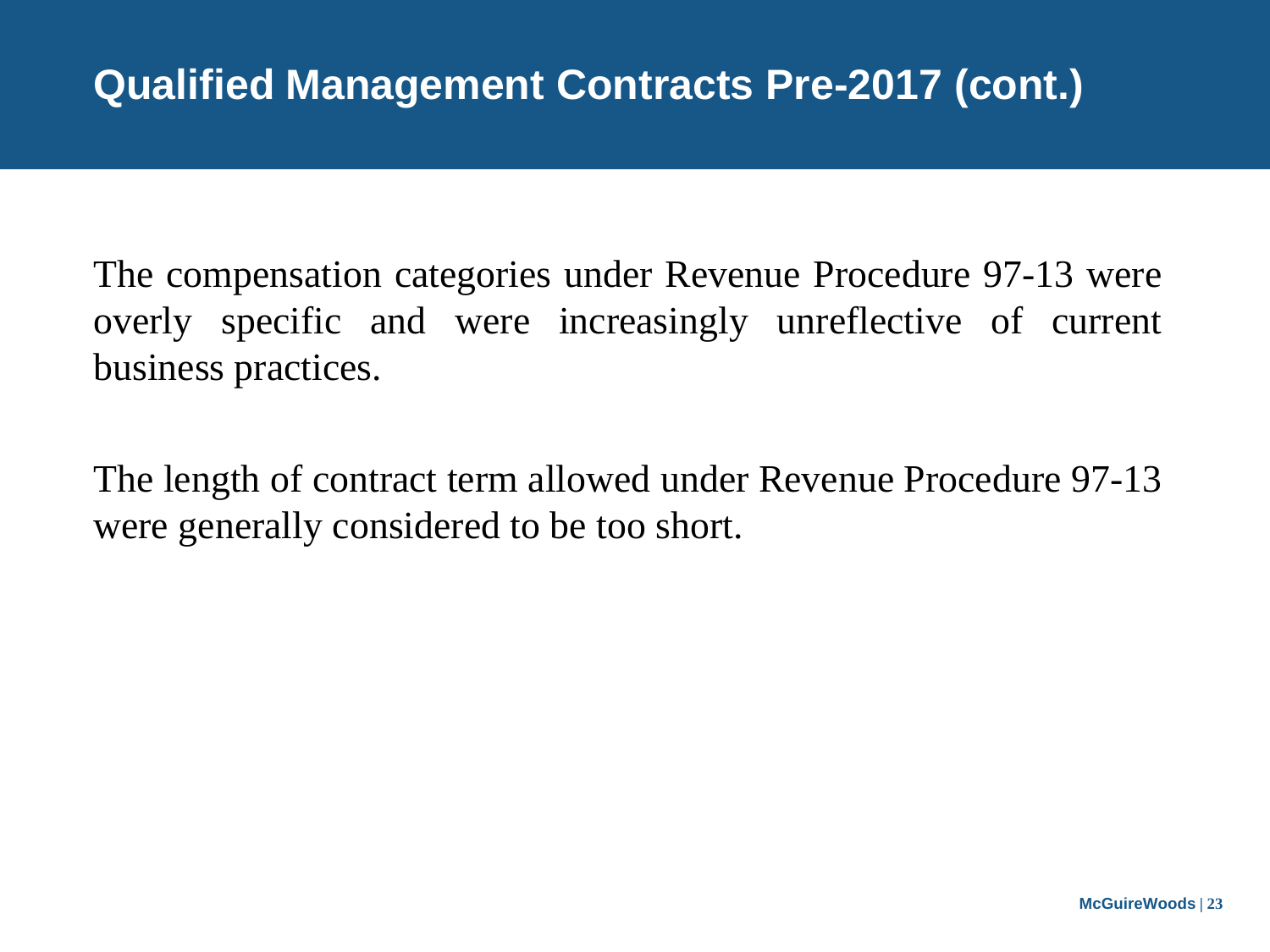In early 2017 the IRS instituted a new safe harbor management contract regime.

Revenue Procedure 2017-13 applies a more flexible and less formulaic approach to allow variable compensation for longer-term management contracts of up to 30 years.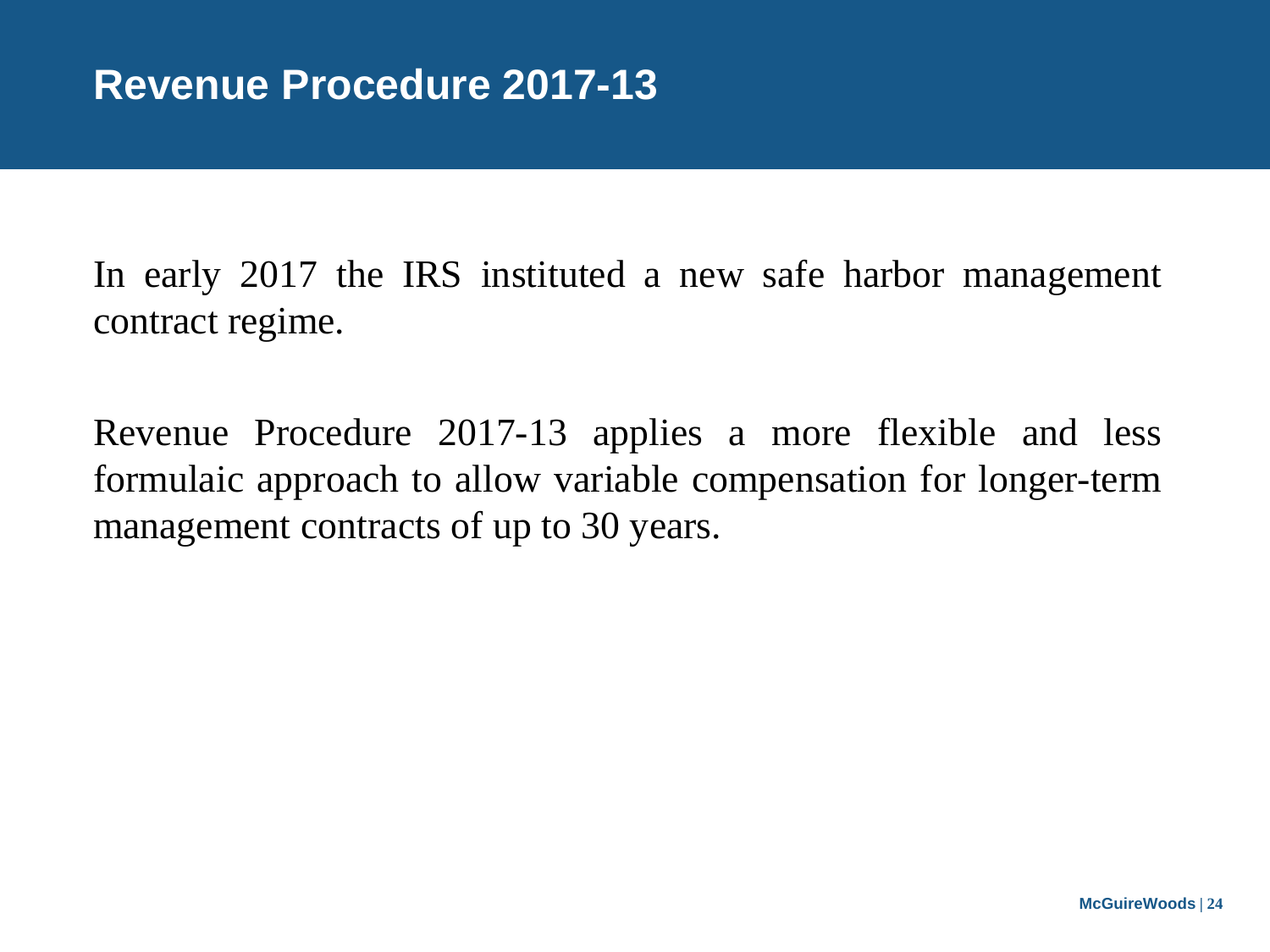Revenue Procedure 2017-13 generally permits any type of fixed or variable compensation that is reasonable compensation for the services rendered under the management contract.

Service provider cannot share in the net profits or bear the burden of any net losses from the operation of the managed property.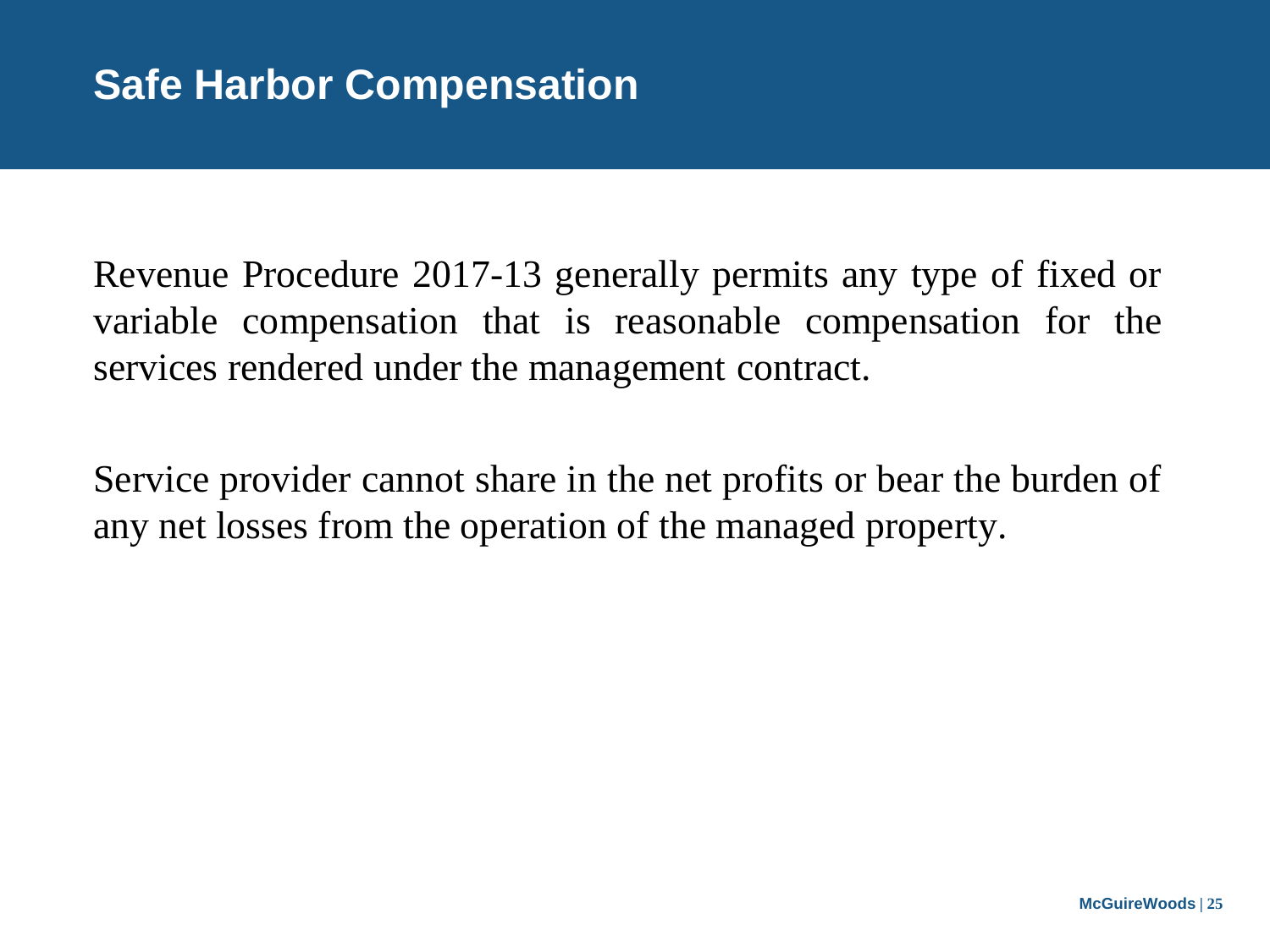Determination of compensation cannot take into account both the revenues and expenses of the managed property for any fiscal period.

Limited deferrals of compensation payments not deemed to a bearing of net losses; deferral can last no more than five years after the original due date.

Incentive compensation allowed if the eligibility for the compensation is determined by meeting one or more standards that measure quality of services, performance, or productivity.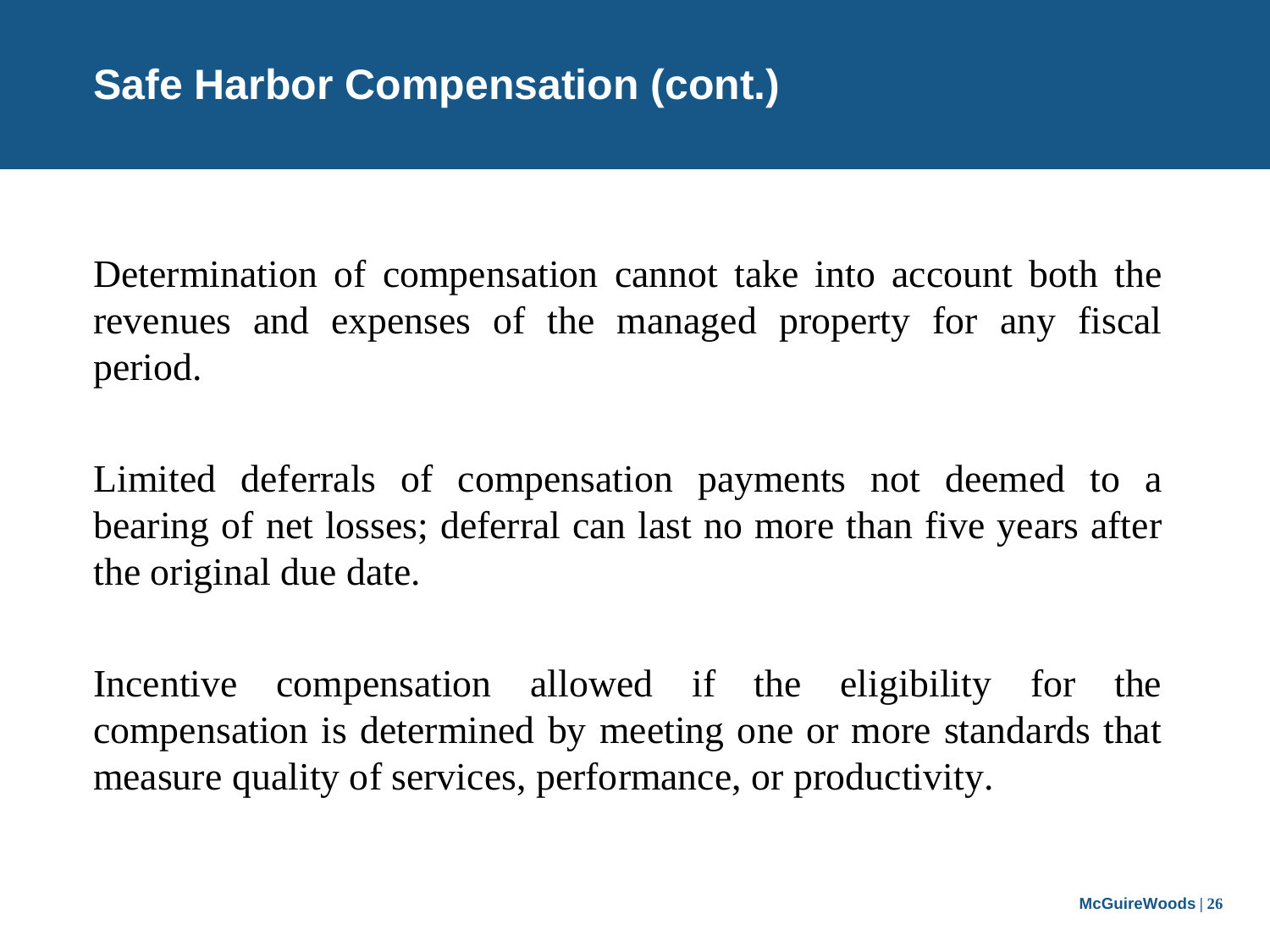The term of the management contract, including all renewal options, can be up to the lesser of 30 years or 80 percent of the weighted average reasonably expected economic life of the managed property.

Land gets a 30-year life if at least 25 percent of the proceeds of the issue that financed the managed property were used to acquire the land. Otherwise the land is disregarded.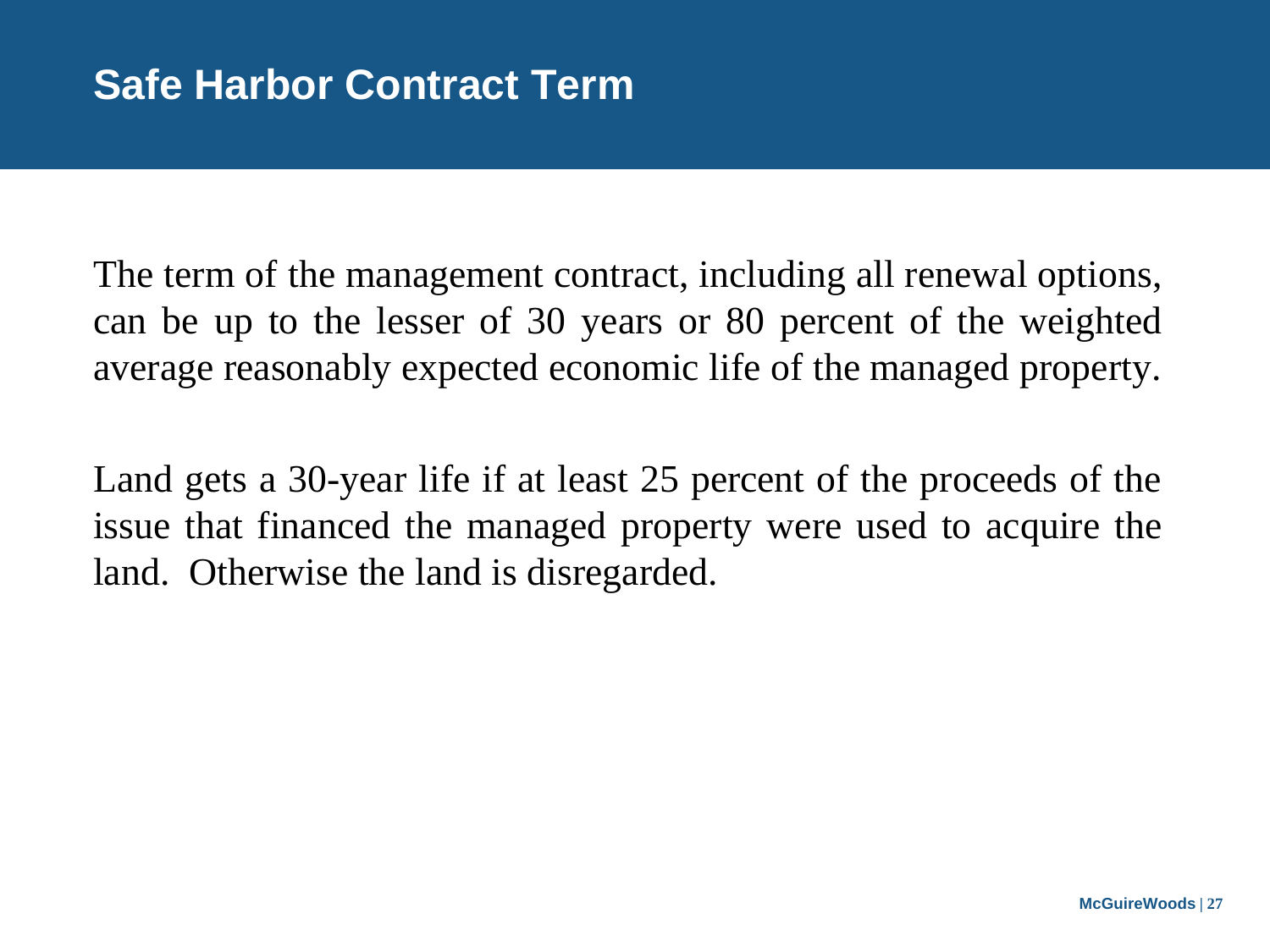### **Other Notable Requirements under Revenue Procedure 2017-13**

Governmental entity must exercise **significant control** over managed property – including approving the annual budget and rates charged, capital expenditures and property dispositions.

Governmental entity must bear **risk of loss** upon damage or destruction of managed property.

Service provider may take **no inconsistent tax positions** (for example, no depreciation deductions).

No circumstances **substantially limiting the governmental entity's exercise of contract rights**.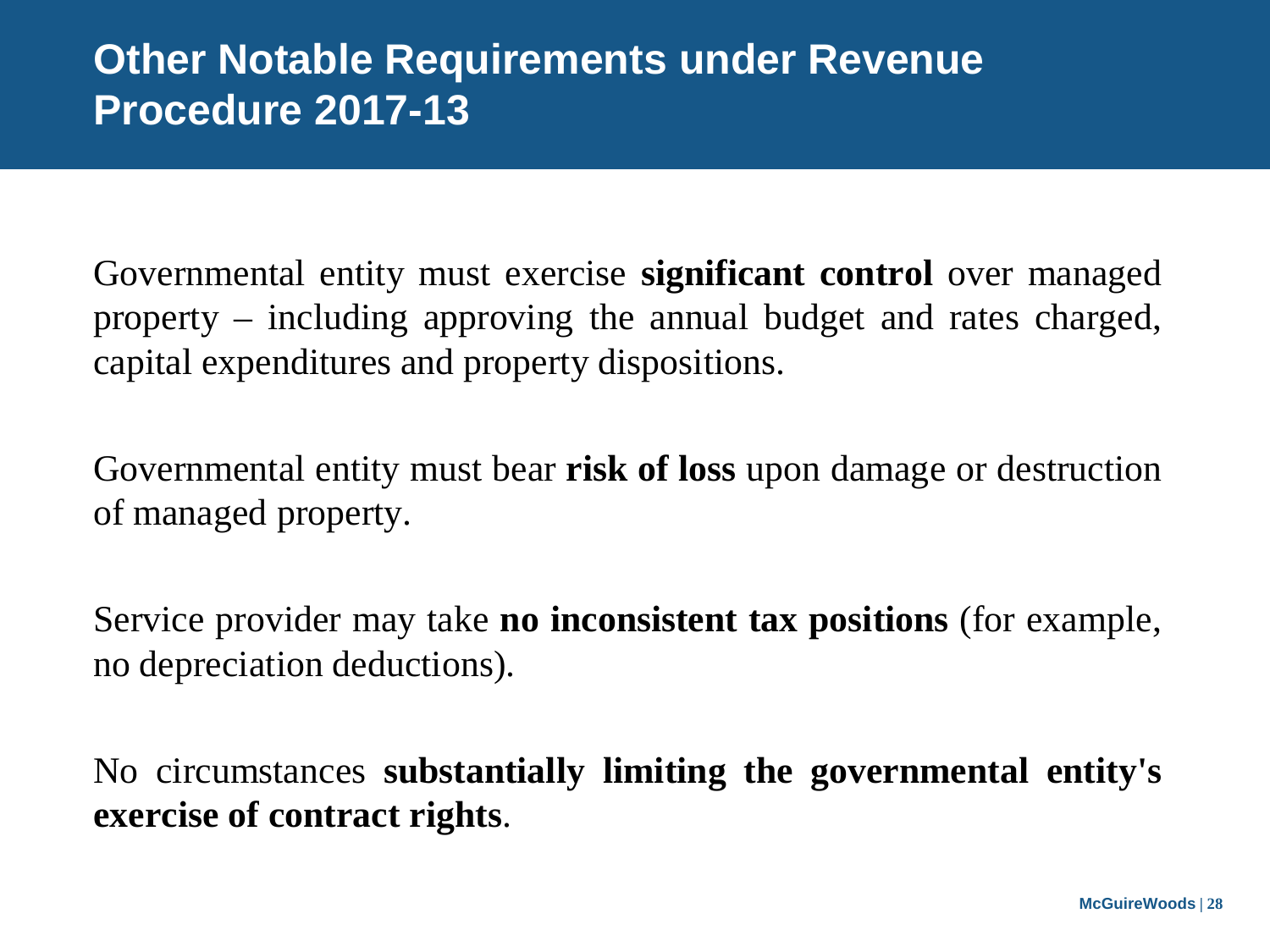Many localities have issued long-term tax-advantaged bonds to build or renovate buildings that become obsolete or redundant long before the bonds are scheduled to be retired or may be more effectively used in a P3 arrangement.

These localities want to get these properties into private hands and onto the tax rolls, but are hampered because, in many cases, a sale or lease of the bond-financed property will cause the bonds to become taxable.

A sale or lease of bond-financed property to a private entity constitutes private business use.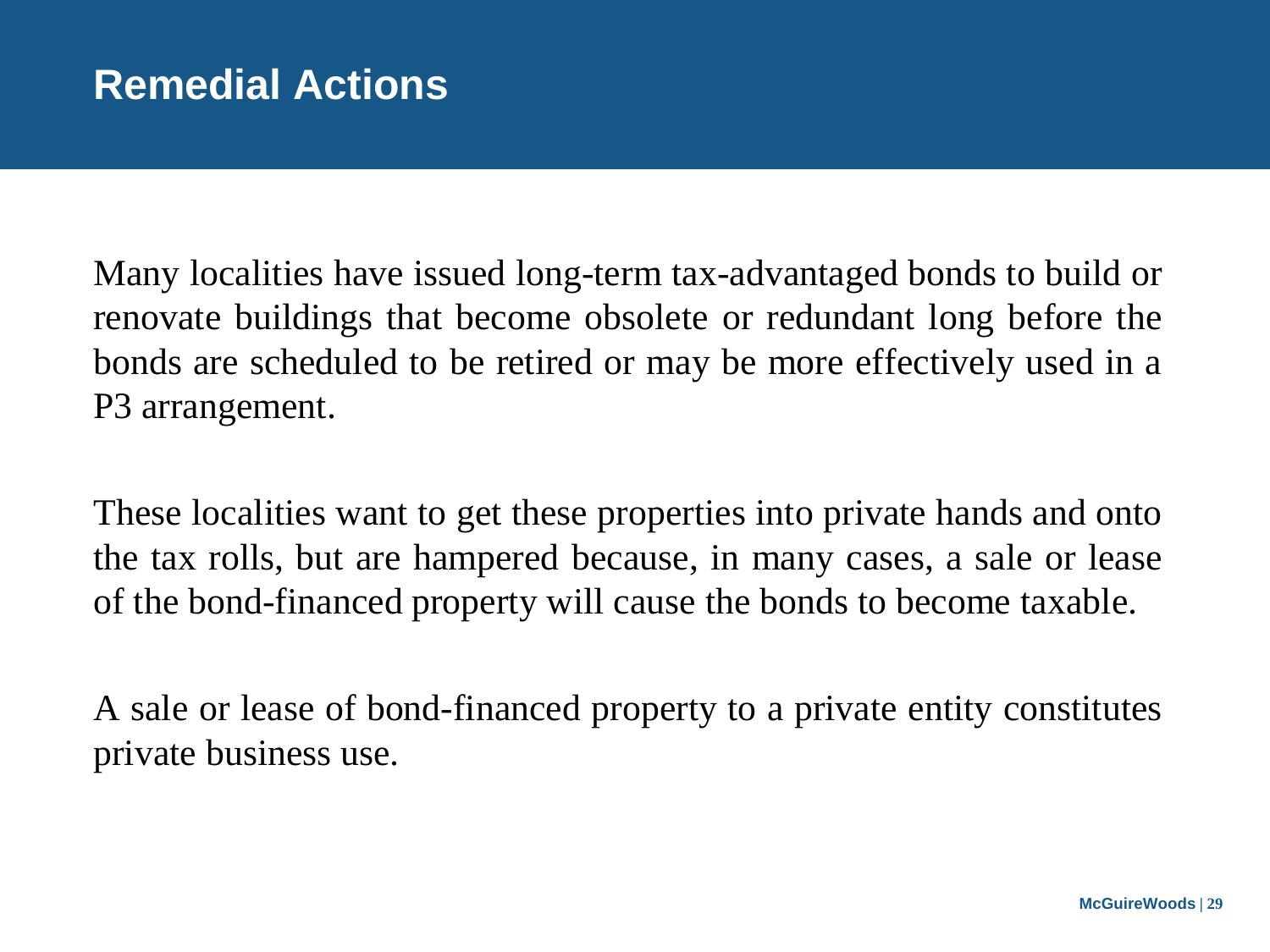Until the spring of 2018, issuers of tax-exempt governmental bonds had only three options to remediate the effects of a privatization of the bond-financed property –

- **Redemption or defeasance** of the nonqualified bonds within 90 days after the deliberate action;
- **Alternative use of the disposition proceeds** within two years after the deliberate action; or
- An **alternative use of the facility** if the alternative use would satisfy the rules for an issue a tax-exempt private activity bonds.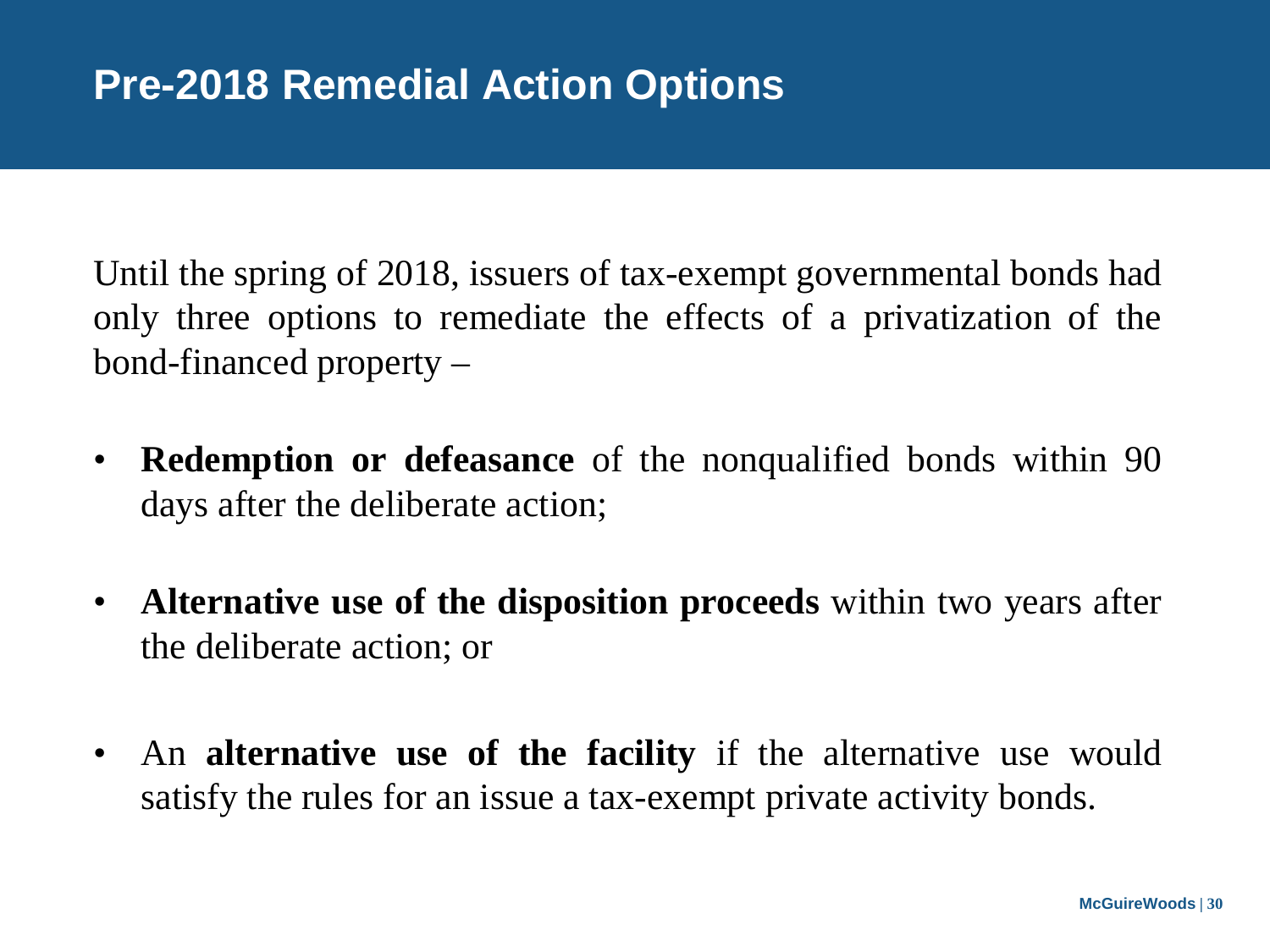# **Limitations of Pre-2018 Remedial Action Options**

- The first two options were practically available only in situations in which the bond-financed facility was being sold for a one-time cash payment (and not most types of leases).
- The third option applies only in limited cases.
- None of the options covered projects financed with direct-pay bonds (for example, direct-pay BABs, QZABs and QSCBs issued during the Stimulus Act period) or most types of tax-credit bonds.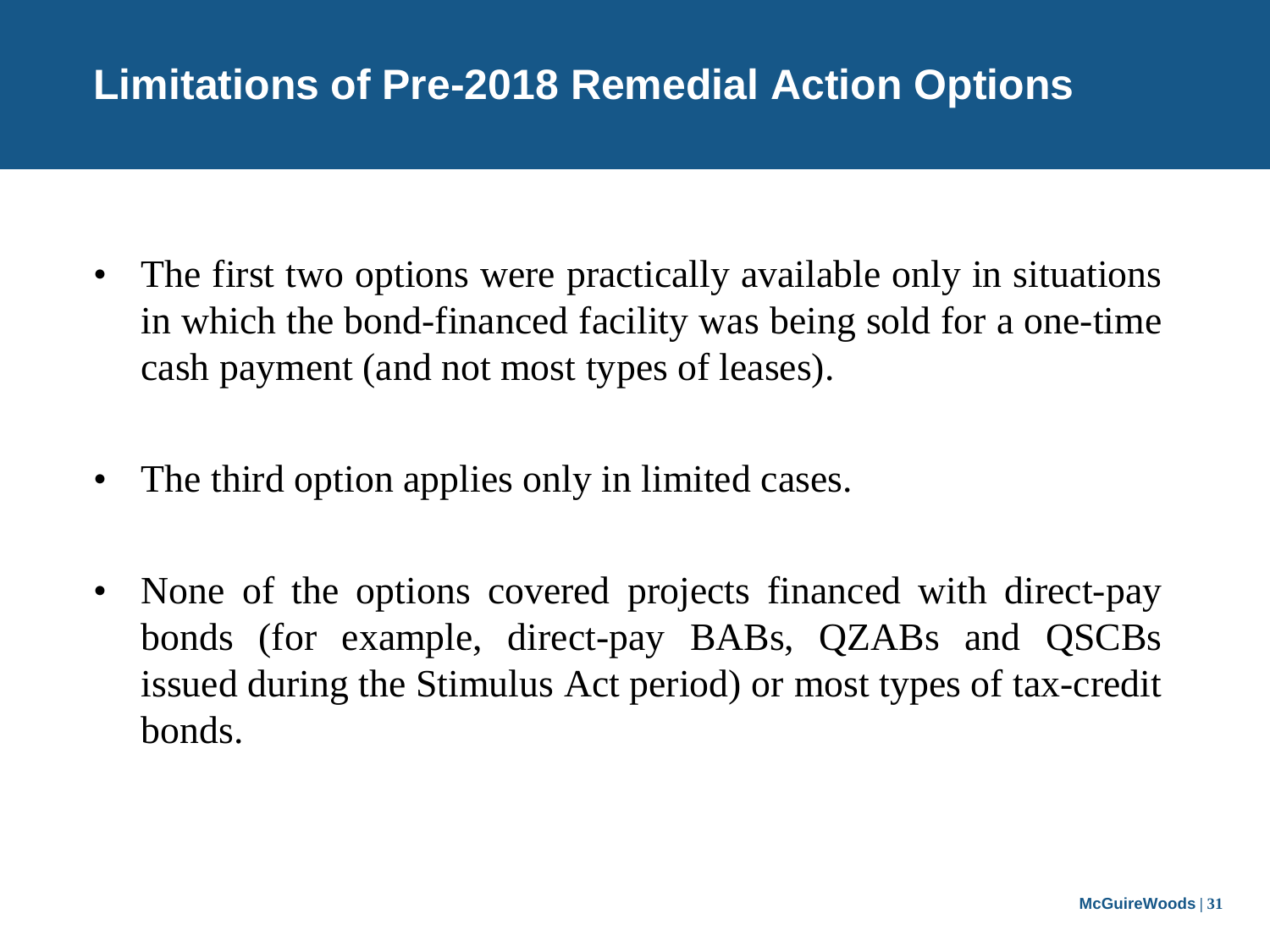### **Revenue Procedure 2018-26**

- Appeared in the spring of 2018.
- Provided remedial action that was workable for long-term leases of bond-financed property to private entities.
	- Long-term leases are common in privatization/P3 structures.
	- New remedial action similar to existing "alternative use of disposition proceeds."
- Provided a commonsensical remedial action to allow privatizations of direct-pay bonds.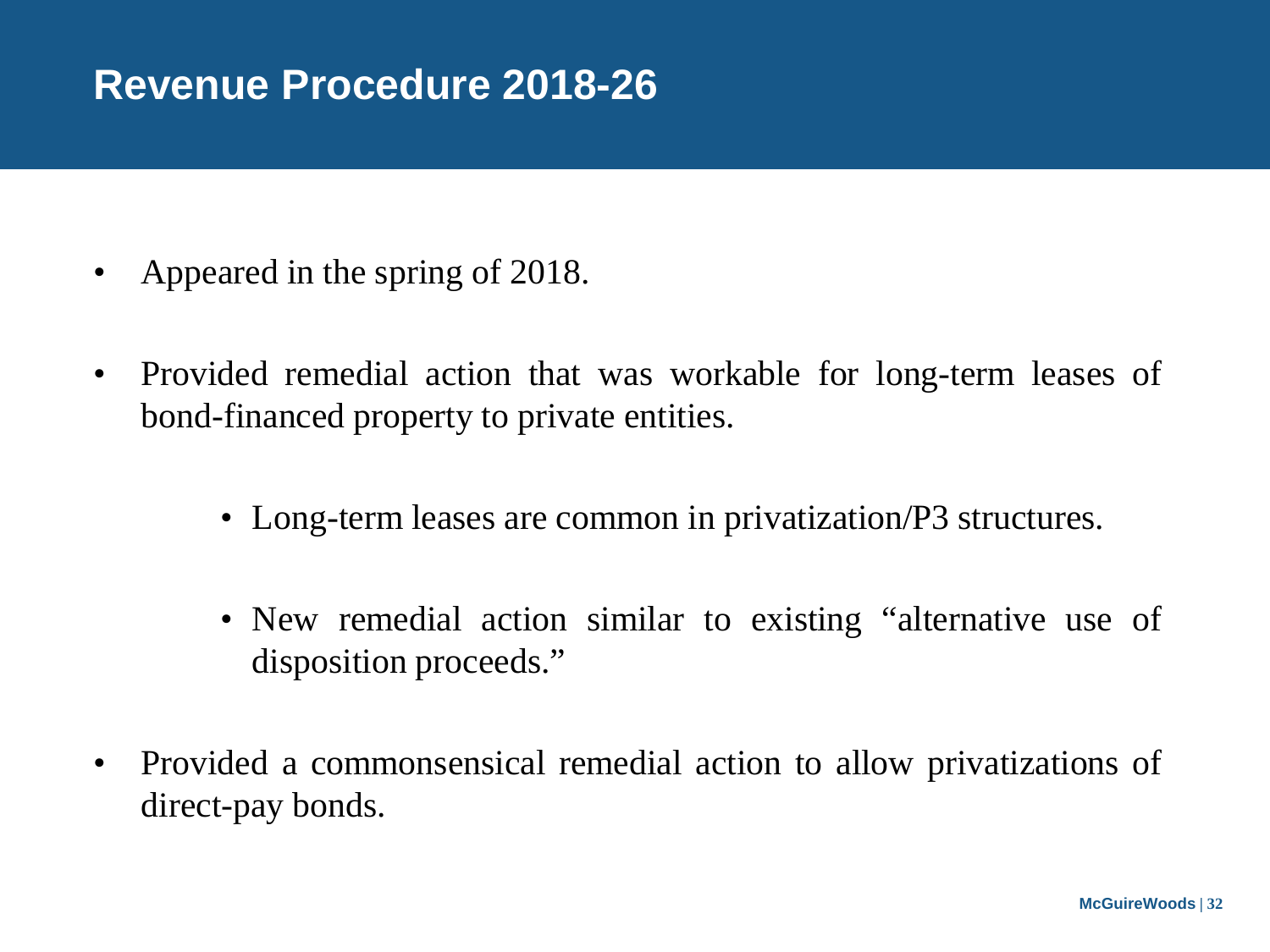#### **Basics of Long-Term Lease Remedial Action**

- Lease has to be an "eligible lease" cash lease payments only with a term generally of the lesser of 20 years or the remaining term of the bonds.
- The present value of the lease payments (determined by using the bond yield as the discount rate) is applied to a qualified alternative use within two years of the effective date of the lease.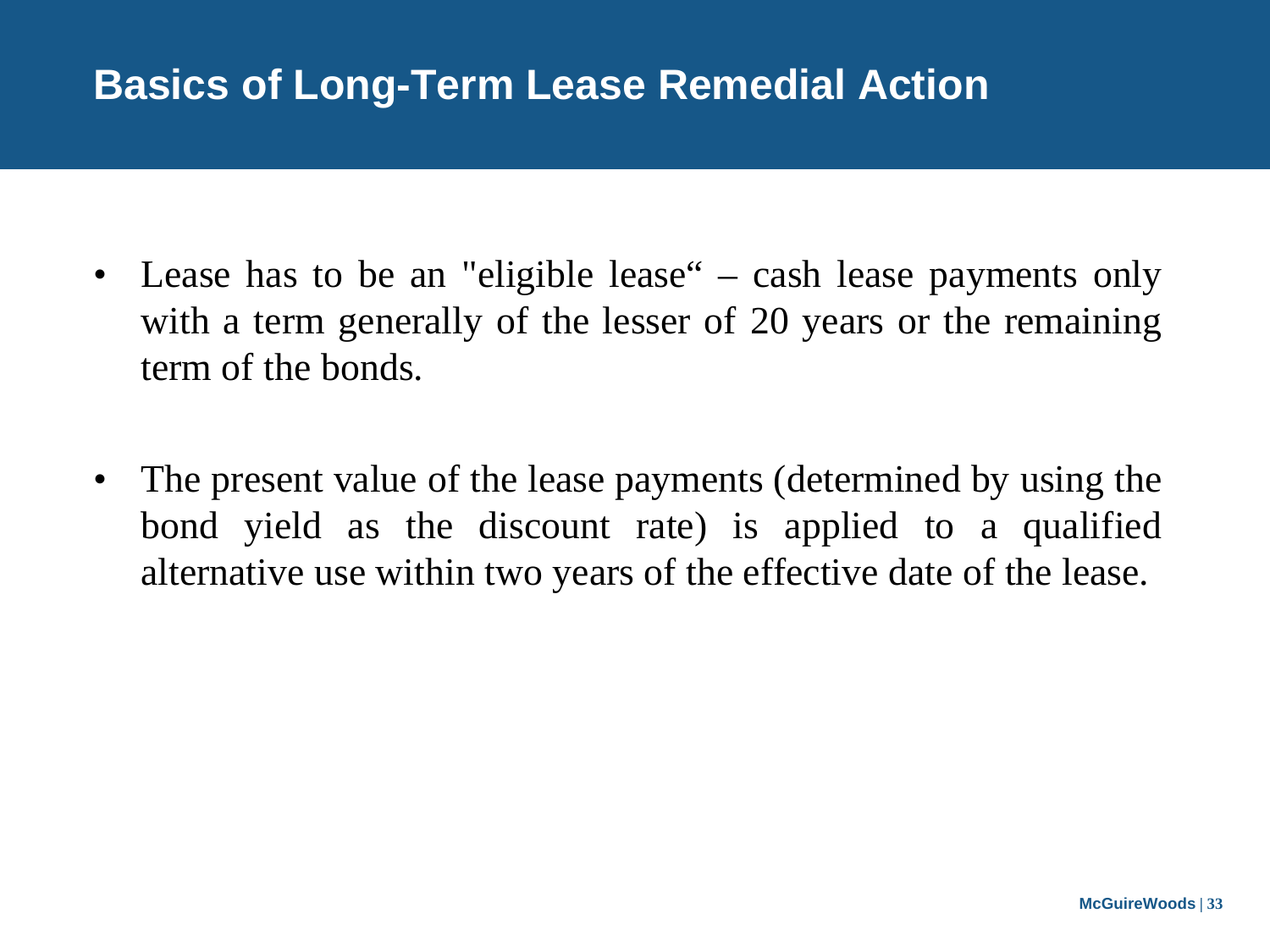#### **Basics of Direct-Pay Bond Remedial Action**

- "Turn off" subsidy allocable to the nonqualified direct-pay bonds on and after the date of the deliberate action.
- Use disposition proceeds either (i) to redeem or defease nonqualified direct-pay bonds within 90 days or (ii) for a qualified alternative use.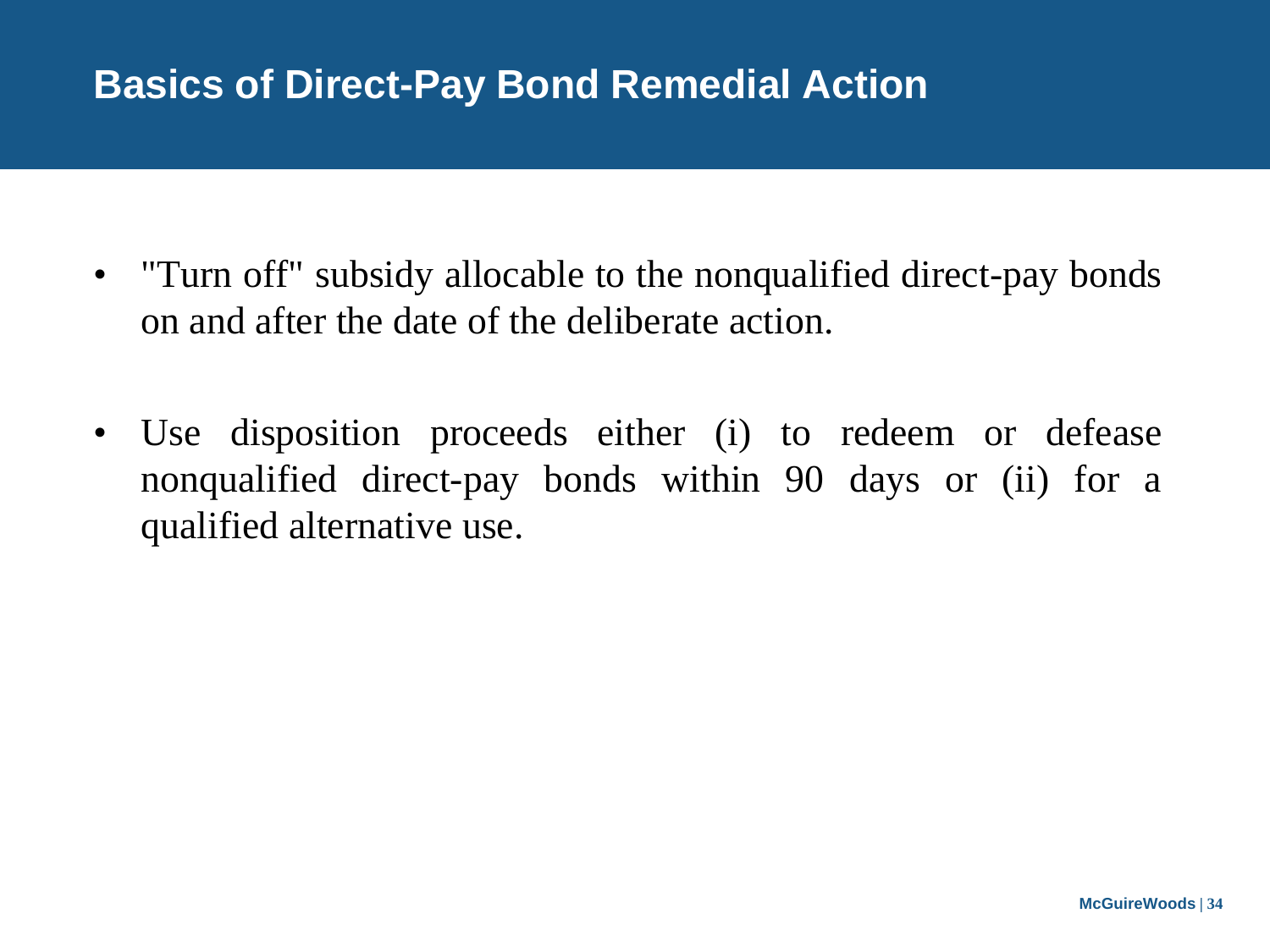### **Remedial Actions for Tax-Credit Bonds**

- Revenue Procedure 2018-26 extends all of the available remedial actions to tax credit bonds.
- If the defeasance option is available and selected, issuer allowed to yield-restrict escrow through rebate payments.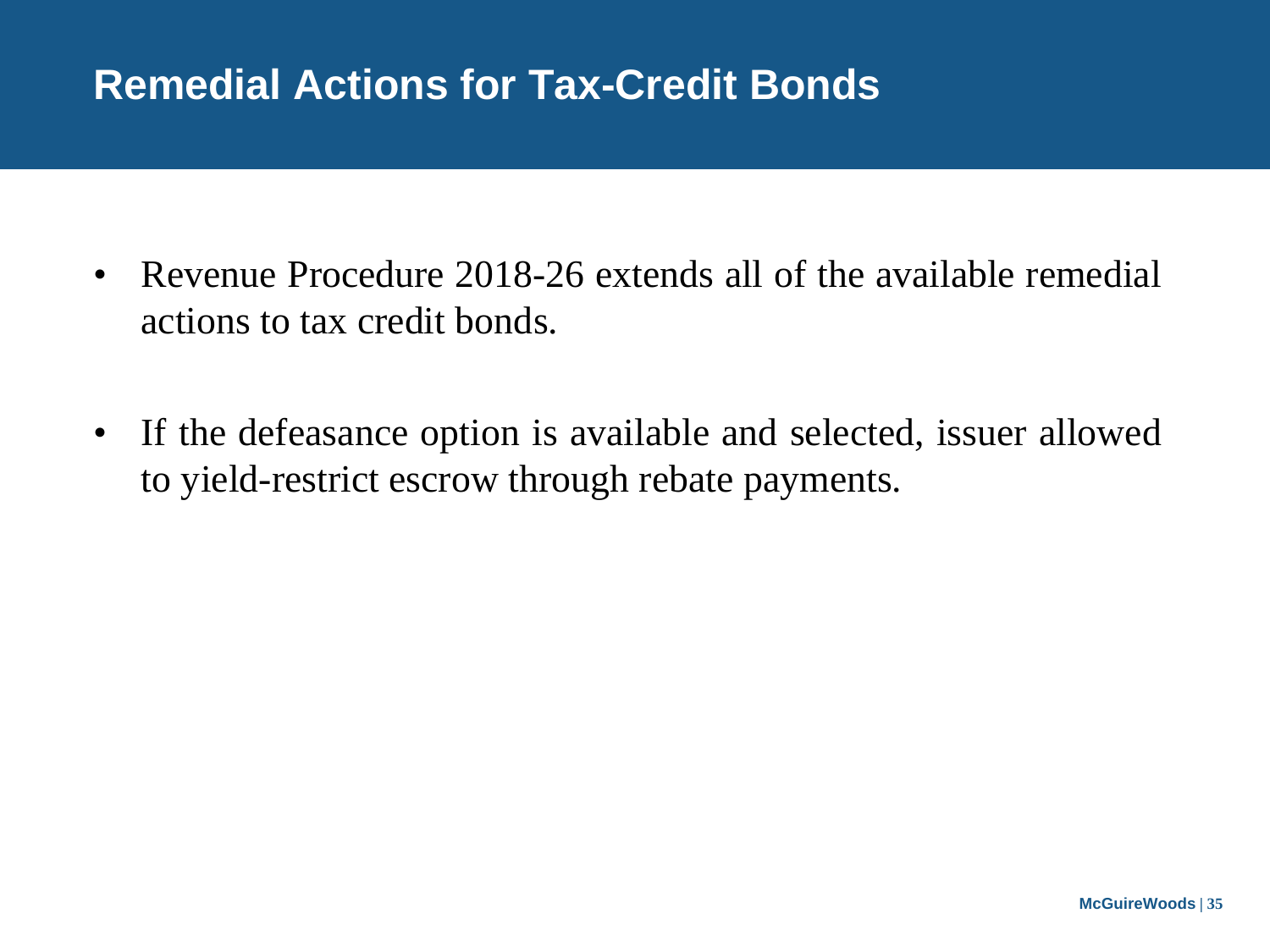In the TCJA Congress added Sections 1400Z-1 and 1400Z-2 to the Internal Revenue Code.

The provisions seek to encourage investment in designated distressed communities ("qualified opportunity zones") by providing Federal income tax benefits to taxpayers who invest in businesses located within these zones.

212 Qualified Opportunity Zones in Virginia—in both urban and rural areas.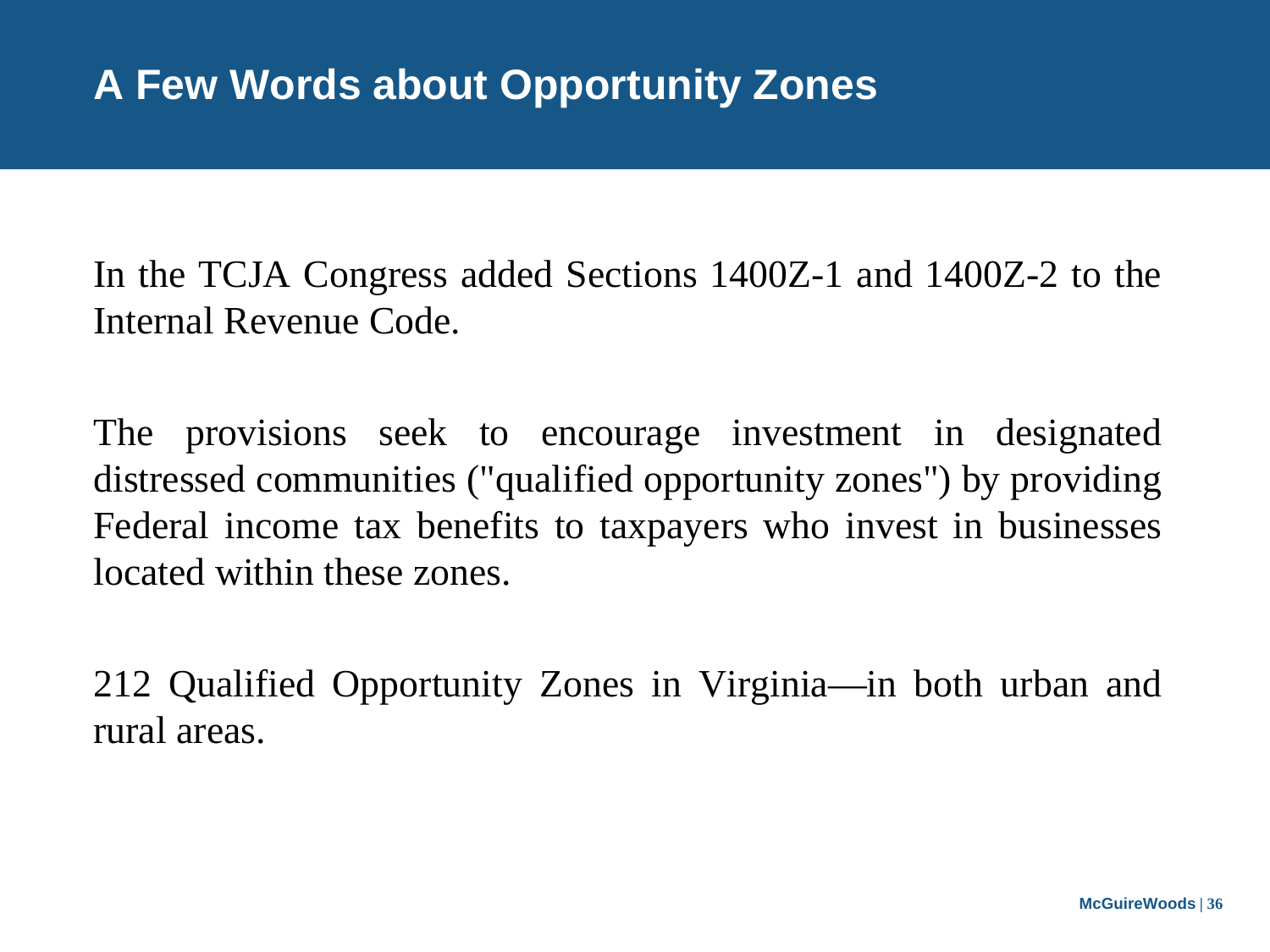# **Opportunity Zone Tax Breaks for Investors**

- Deferral of taxation of certain capital gains to the extent that they are reinvested in a "qualified opportunity fund."
- Basis "step-ups" 10 percent at 5 years and another 5 percent at 7 years.
- Exclusion from gross income of the post-acquisition gains on qualified opportunity fund investments held for 10 years.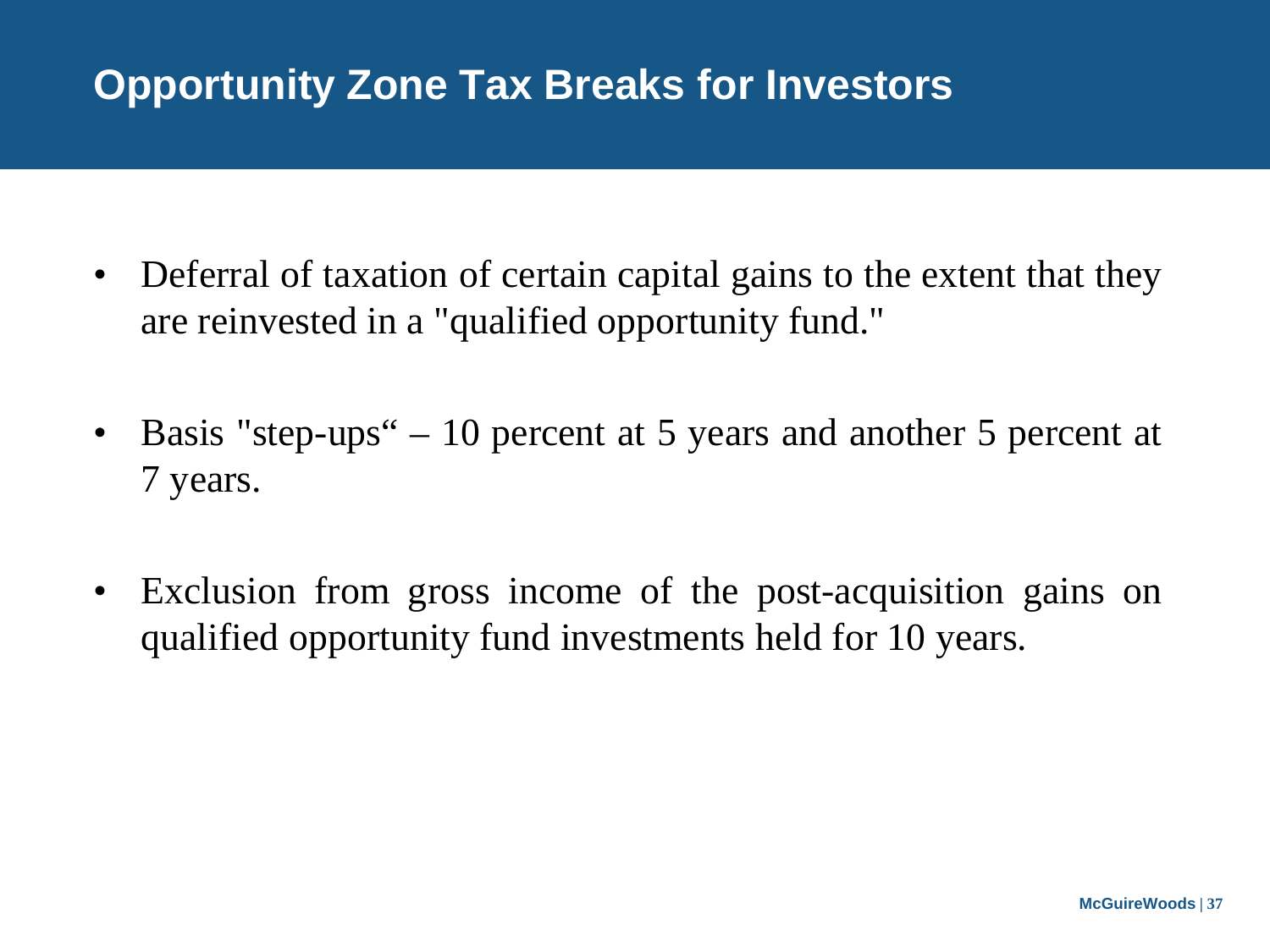Many types of local government projects – especially buildings newly constructed or rehabilitated for community centers, libraries, administration buildings and schools – should be able to be financed as qualified opportunity zone business properties and leased to local governments.

Would require ownership (at least initially) by a qualified opportunity fund or a qualified opportunity zone business financed by a qualified opportunity fund.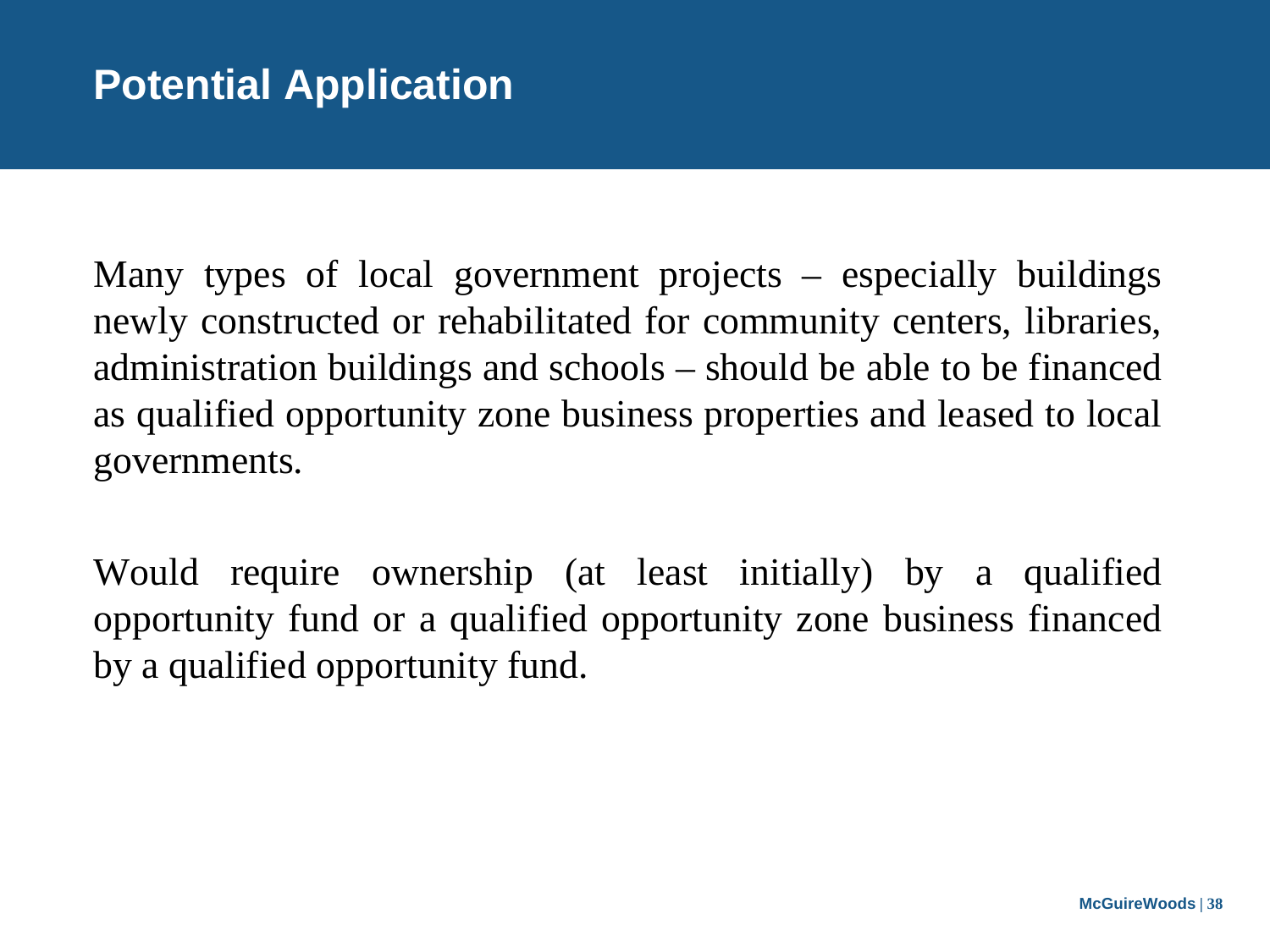

In general, to obtain the maximum benefits from an investment in a qualified opportunity fund, by **December 31, 2019**, an investor must make the investment and there must at least be specific written plans for spending the investment proceeds on qualified property within 31 months.

Many benefits still obtainable after December 31, 2019.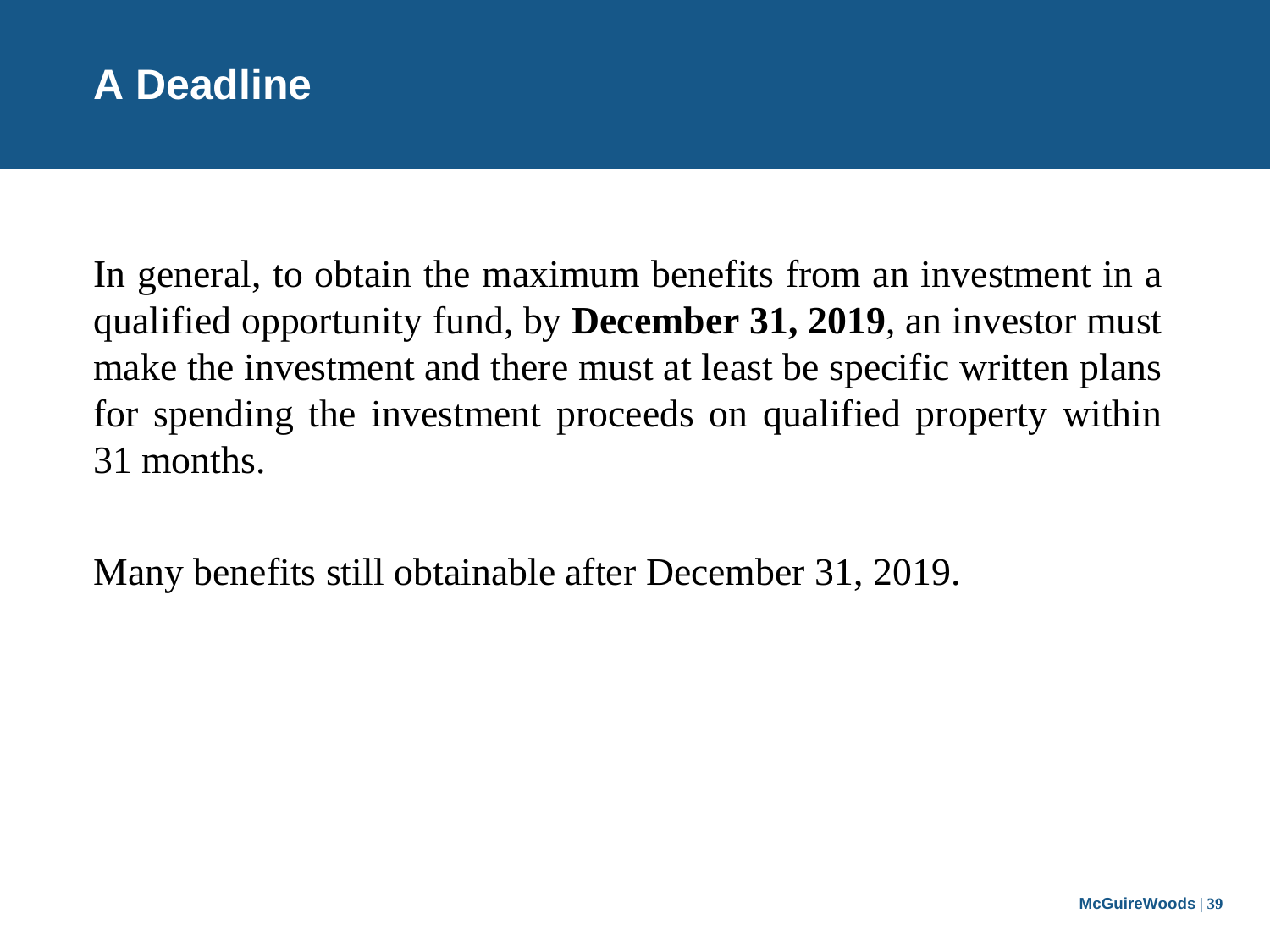# **Questions or Comments?**

**www.mcguirewoods.com**